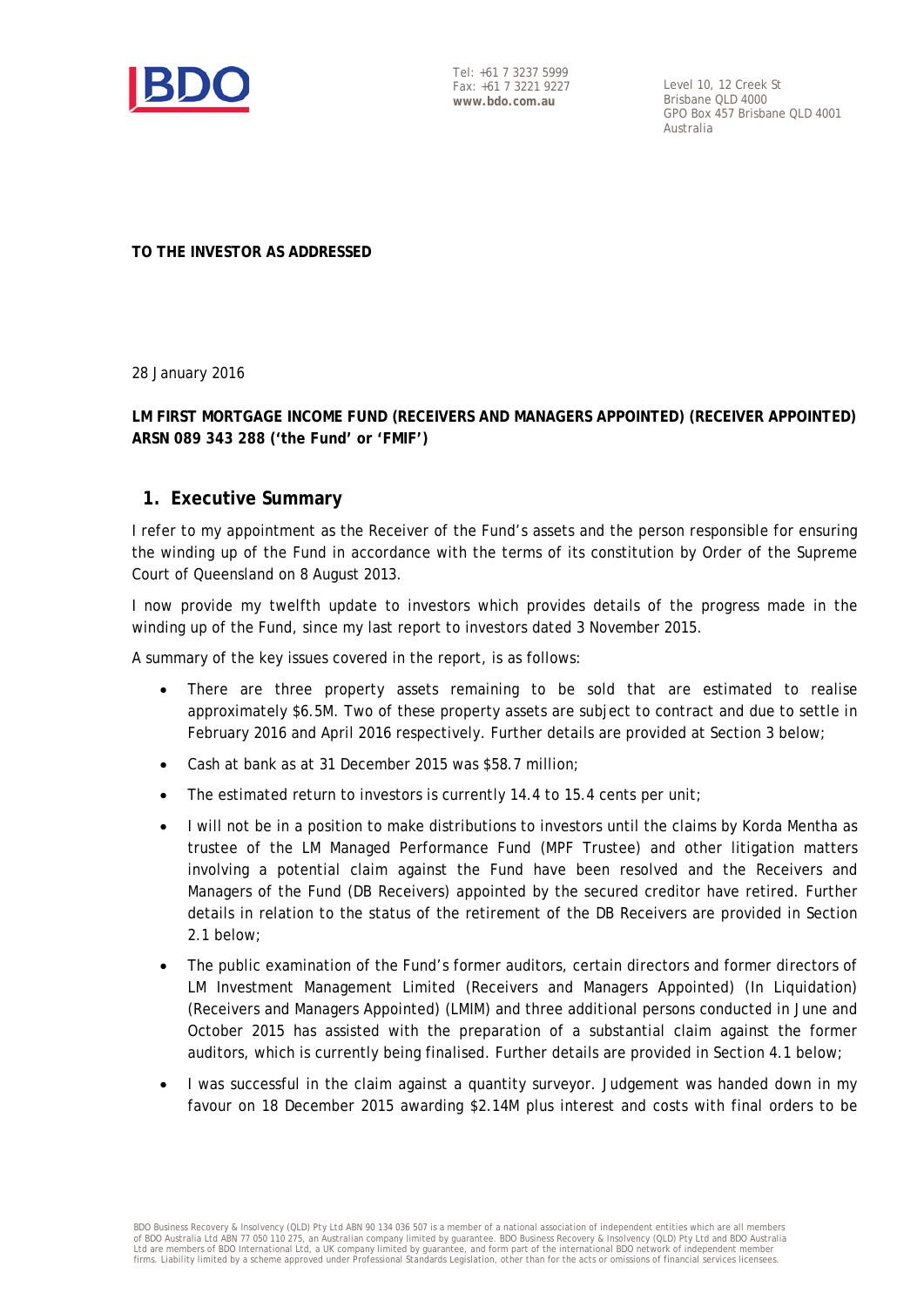

settled; however, on 8 January 2016 a notice of appeal was filed by the defendant. Further details are provided in Section 4.4.1 below;

- The Liquidator of Bellpac Pty Ltd (Bellpac Liquidator) has been successful in recovering the final instalment of \$500K (before preservation and realisation costs) of the \$2M Bonds held in Wollongong Coal Limited. Further details are provided in Section 4.2.2 below;
- Although the Bellpac Liquidator was successful in the \$8M Bonds proceedings (Bellpac has been declared as the true owner of the Bonds held in Wollongong Coal Limited), an appeal was filed by the defendants in November 2015. Further details are provided in Section 4.2.2 below;
- I was successful in my application to the Court for directions as to the appropriate party or parties to conduct the defence in the proceedings commenced by the MPF Trustee against LMIM (seeking equitable compensation against LMIM and a declaration of constructive trust over assets of the Fund in the sum of about \$29.2M plus interest). I have now been added as a defendant in the proceedings to defend the claim against the assets of the FMIF (see Section 2.1 below for further details);
- On 17 December 2015, an order was handed down by the Court in relation to an application by the Liquidators of LMIM (FTI) for directions and orders pertaining to the extent of their powers and responsibilities and in respect of their remuneration as liquidators of the responsible entity of the Fund. This order confirms FTI's limited role in the winding up of the Fund and does not change the powers and rights conferred upon me as set out in the order leading to my appointment as receiver of the Fund dated 21 August 2013. Further details in this respect are provided at Section 8.1;
- The claim against the Fund for FTI's remuneration in the sum of \$3,098,251.83 will be heard by the Court on 22 February 2016 as detailed at Section 8.1.

## **2. Position of the Secured Creditor, the potential claim by KordaMentha, the trustee of the LM Managed Performance Fund ('MPF') and claims filed against the Fund**

## **2.1 Secured creditor and proceedings by KordaMentha**

I summarise the status of this matter as at the date of my last report as follows:

- Even though the secured creditor has been repaid in full, the DB Receivers have advised me that they are not in a position to retire until the potential claims by the MPF Trustee are resolved;
- In August 2014, the MPF Trustee filed two proceedings in the Supreme Court of Queensland against LMIM seeking equitable compensation and a declaration of constructive trust over assets of the Fund in the sum of about \$29.2M plus interest relating to two loans that were allegedly assigned from the FMIF to the MPF on 28 August 2008 in the sums of about \$9.7 million and \$19.5 million;
- On 29 May 2015 the MPF Trustee filed an application under the Trusts Act for directions. To assist the Court in considering whether or not the MPF Trustee's application for directions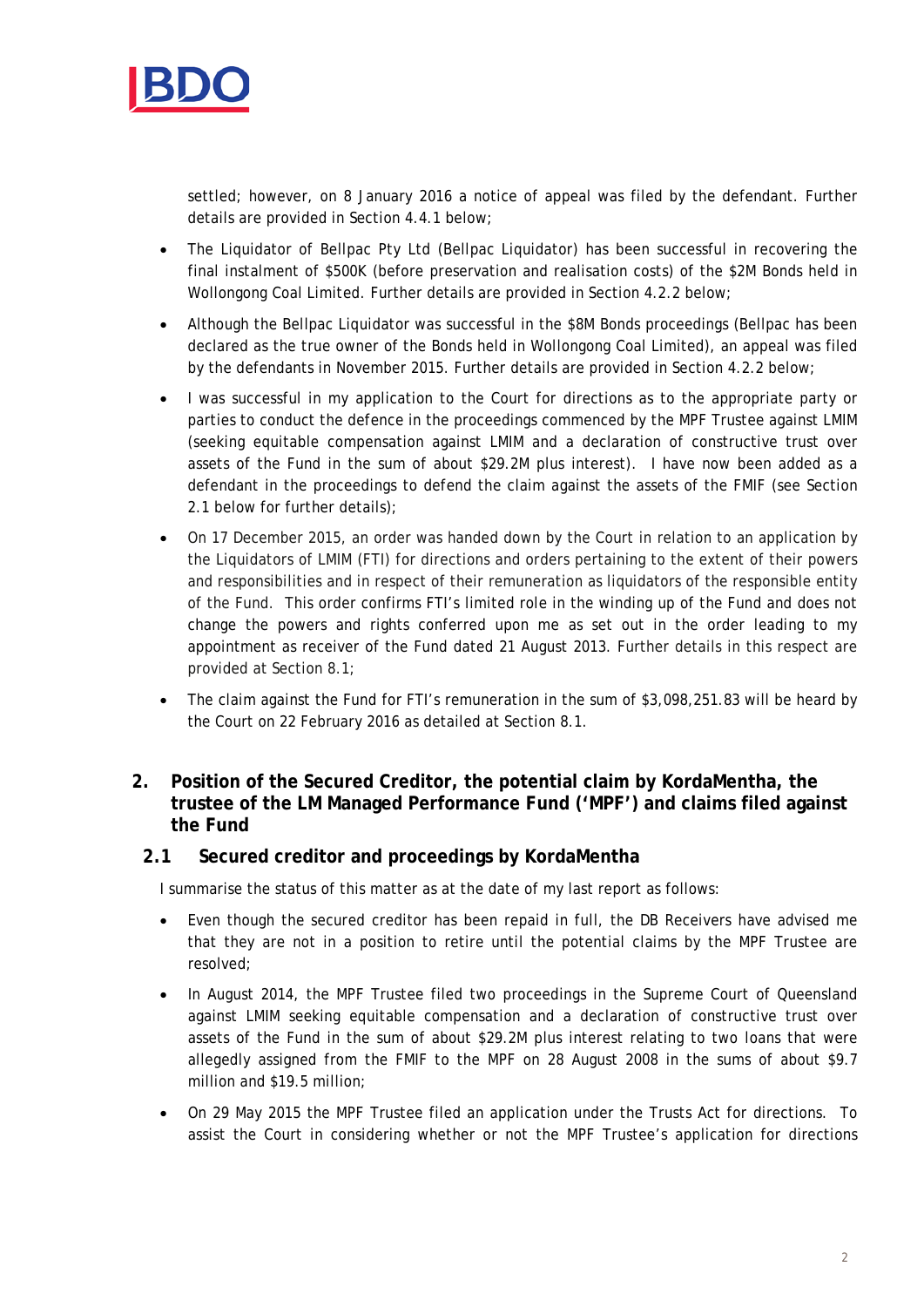

should be granted, I conducted some preliminary investigations and filed in the Court evidence questioning the quantum of the claims asserted by the MPF Trustee in the proceedings, and in particular, questioning whether the payments made by the MPF for the assignment of the loans the subject of the proceedings can be traced into identifiable property of the Fund. On 26 August 2015, judgment was delivered giving the directions sought by the MPF Trustee under the Trusts Act that it would be justified in prosecuting the two proceedings against LMIM;

- Amended statements of claim were served on LMIM on 8 September 2015;
- Further amended statements of claim were served on LMIM on 14 October 2015 seeking additional proprietary relief against the assets of the FMIF, including:
	- o Declarations to the effect that LMIM is entitled to be indemnified out of the Fund's assets in respect of any liability of LMIM to the MPF Trustee in the proceedings and that the Trustee is entitled to be subrogated to the rights of LMIM in this regard;
	- o An equitable charge or lien over the assets of the FMIF to secure any liability of LMIM to the MPF Trustee in the proceedings;
- Given my preliminary investigations, I considered that the claims made against assets of the FMIF in the proceedings should be defended as the quantum of such claims appear highly questionable, and any adverse judgment has the potential to erode the assets of the FMIF available for distribution to members. I filed applications and a supporting Affidavit in the Court seeking directions that:
	- o I would be justified in representing the interests of LMIM in the proceedings and in conducting the defence of the claim made against the LMIM in the name of LMIM to the extent necessary to defend any claim pursuant to which relief is sought against the assets of the Fund;
	- o Alternatively, that I would be justified in seeking to be joined as court appointed receiver of the property of the Fund as a party to the proceedings as a further defendant and to defend the claims made in the proceedings for relief against the assets of the Fund.

Further developments since my last report to investors is summarised below:

## **Proceedings by KordaMentha (as Trustee of the MPF)**

- At the hearing of my application for directions on 7 December 2015, Justice Jackson proposed draft orders which were to be finalised by the parties. At the review hearing on 17 December 2015, FTI did not consent to the draft orders and pressed for further investigations to be finalised by me (additional to that as set out in the final orders below) however, this was rejected by Justice Jackson. Final orders were made which included the following:
	- That I, as receiver of FMIF, be joined as second defendant;
	- The MPF Trustee file and serve a second further amended statement of claim by 4pm on 29 February 2016;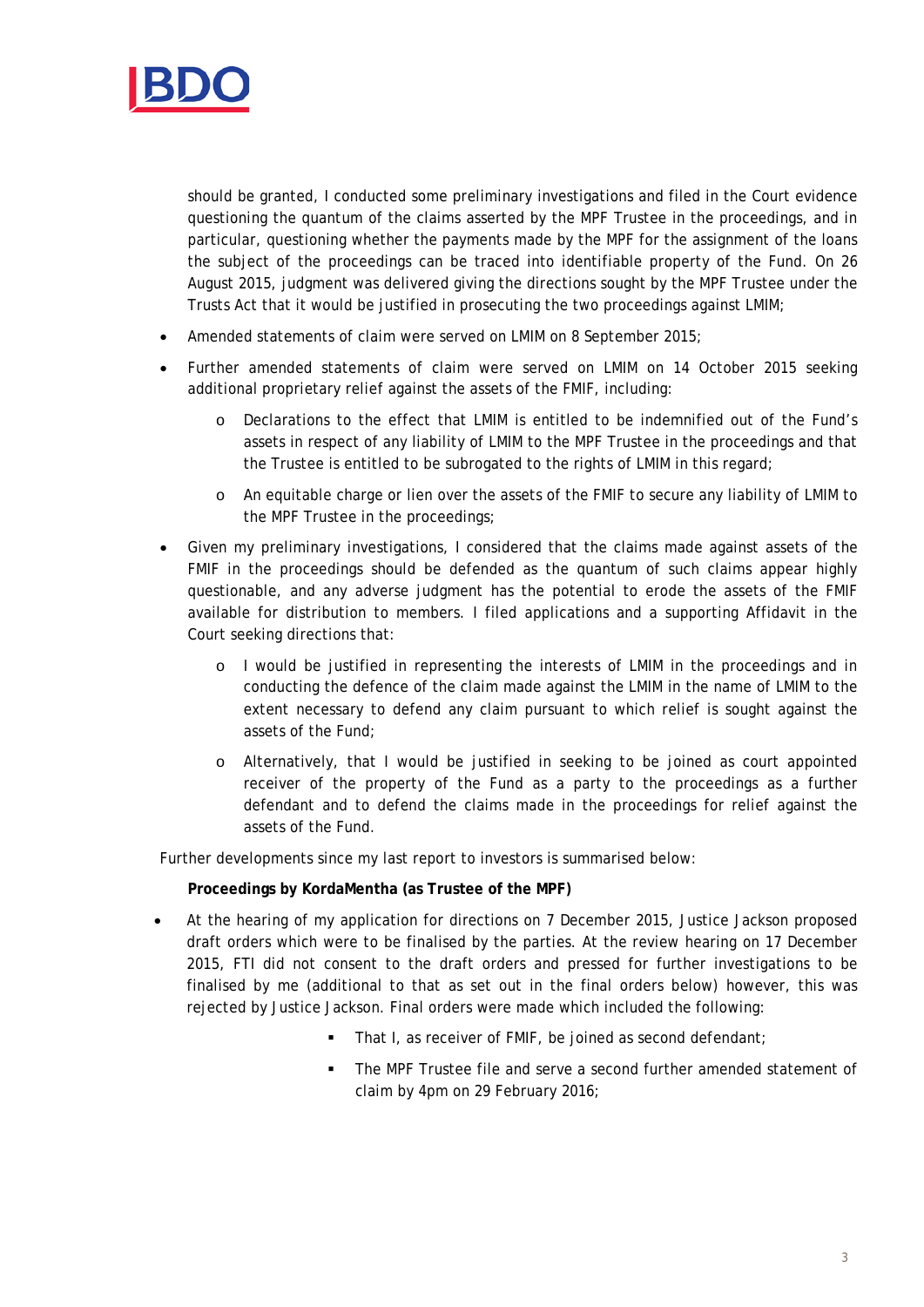

- Until further order, LMIM as first defendant is not required to file any defence;
- I finalise my investigations in relation to the dates and amounts of payments made by the MPF under the deeds of assignment into the FMIF bank accounts and provide the information to the MPF Trustee by 23 December 2015; and
- The matter be listed for review after 7 March 2016.
- The results of my investigations have now been provided to the MPF Trustee which reveal that:
	- o Payments by MPF into the FMIF bank accounts for the assigned loans total \$5.227M however, these payments may also relate to payments for another assigned loan or a management fee receivable (both not part of the subject proceedings); and
	- o There are payments of \$1.3M into the FMIF bank accounts that may be payments by MPF under the deeds of assignment.
- I am currently liaising with my solicitors in relation to this claim and I will provide further details of any further developments in my next report to investors.

## **Position of the secured creditor**

- In my previous report to investors I advised that:
	- o The MPF Trustee had advised that it had concluded its investigations in relation to a number of matters and that it is unlikely that it will pursue many of the possible claims referred to in previous correspondence;
	- o The MPF Trustee no longer considers it likely that its claims will exhaust the Fund's assets.
- I continue to liaise with the DB Receivers about their ongoing role and the possibility of their retirement.

## **2.2 Proceedings against the MPF, LMIM and the Directors of LMIM**

As advised in previous reports to investors, on 17 December 2014, I filed a statement of claim in the Supreme Court of Queensland, against a number of parties including the MPF Trustee, in respect of the loss suffered by the FMIF as a result of the amount paid to MPF in the Bellpac litigation matter. The claim is for in excess of \$20M.

The proceedings are at the discovery stage. See Section 4.2.1 below for further details.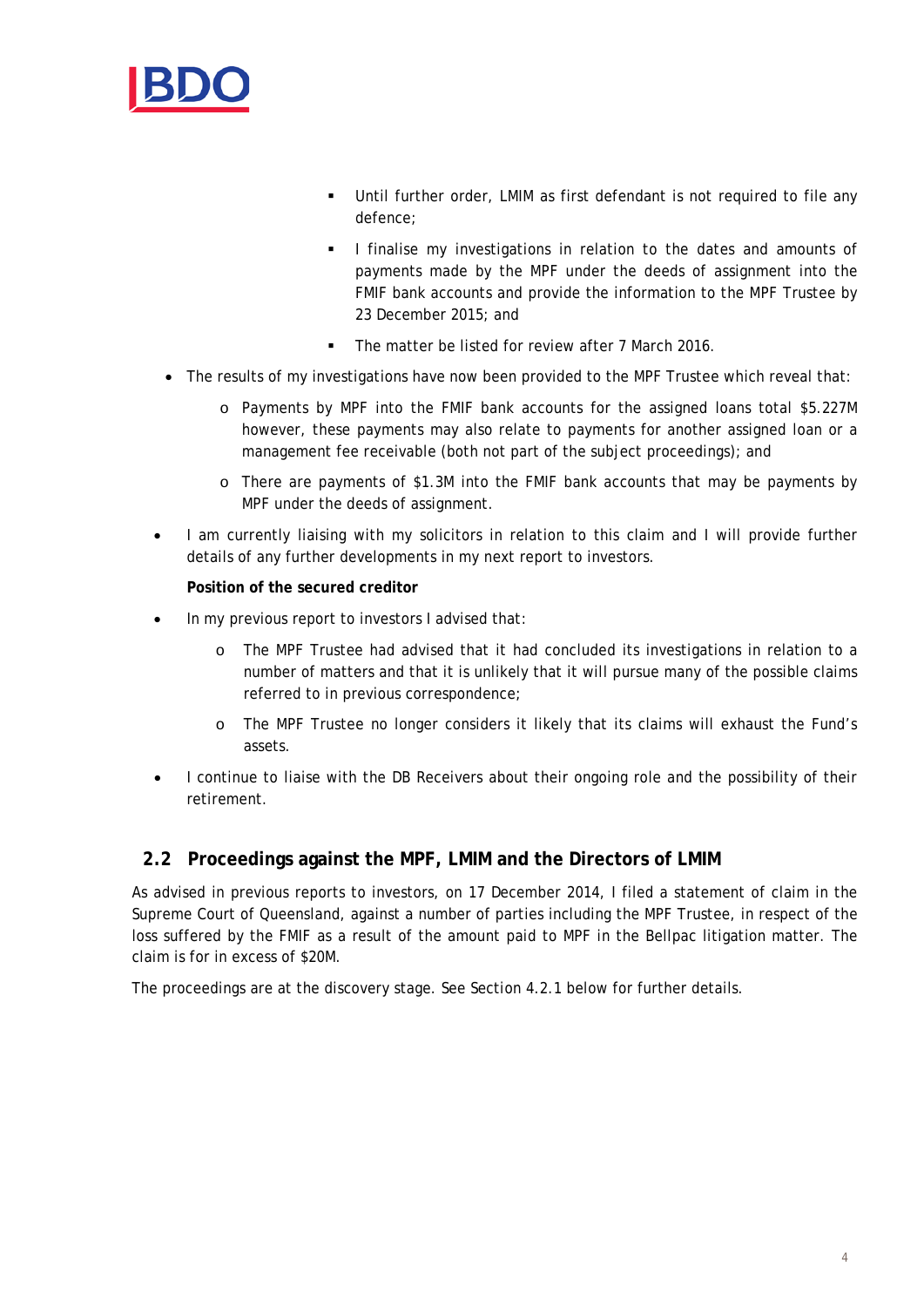

# **3. Realisation of Assets**

There are three property assets of the FMIF remaining to be sold with realisations of approximately \$6.5 million anticipated. A summary of the status of the remaining properties is provided below.

| Location   | Description of asset                                                                                                                                                                                                                                                                  |                                        |
|------------|---------------------------------------------------------------------------------------------------------------------------------------------------------------------------------------------------------------------------------------------------------------------------------------|----------------------------------------|
| <b>OLD</b> | Residential land subdivision with 11 out of 80 lots remaining.<br>Since my last report to investors, no further lots have been<br>sold, however a further marketing campaign has been<br>commenced.                                                                                   | On the market                          |
| <b>OLD</b> | 72 strata titled unit resort complex with management rights.<br>At the time of my appointment 57 units remained.<br>A Contract of Sale for 26 units & management rights has been<br>entered into, with settlement scheduled for 1 April 2016.<br>A further 2 units remain to be sold. | Subject to contract / On<br>the market |
| <b>WA</b>  | Possession of a quarantor's property has been obtained with<br>it subject to a contract of sale and settlement scheduled for<br>2 February 2016.                                                                                                                                      | Subject to contract                    |

# **4. Other Potential Recoveries/Legal Actions**

I provide an update in relation to investigations undertaken to date, legal proceedings on foot and further work to be done, as follows:

## **4.1 Public Examination (PE) and Claim Against the Former Auditors**

As advised in my previous reports, a public examination of the former auditors and certain directors and former directors (Directors) of LMIM was conducted over a period of 9 days in June 2015 and a further 9 days in October 2015. Three additional examinees were examined in October 2015 which included Alexander David Monaghan (former commercial manager and legal advisor to LMIM), Shelley Chalmers (former paralegal officer for LMIM) and Angelo Venardos (former chairperson of LMIM's compliance committee).

The public examinations have been beneficial to my investigations and as a result, I will be pursuing a substantial claim against the former auditors.

I am currently finalising an amended statement of claim against the former auditors, which I anticipate will be filed within the next month. Further details of the claim will be provided in my next report to investors.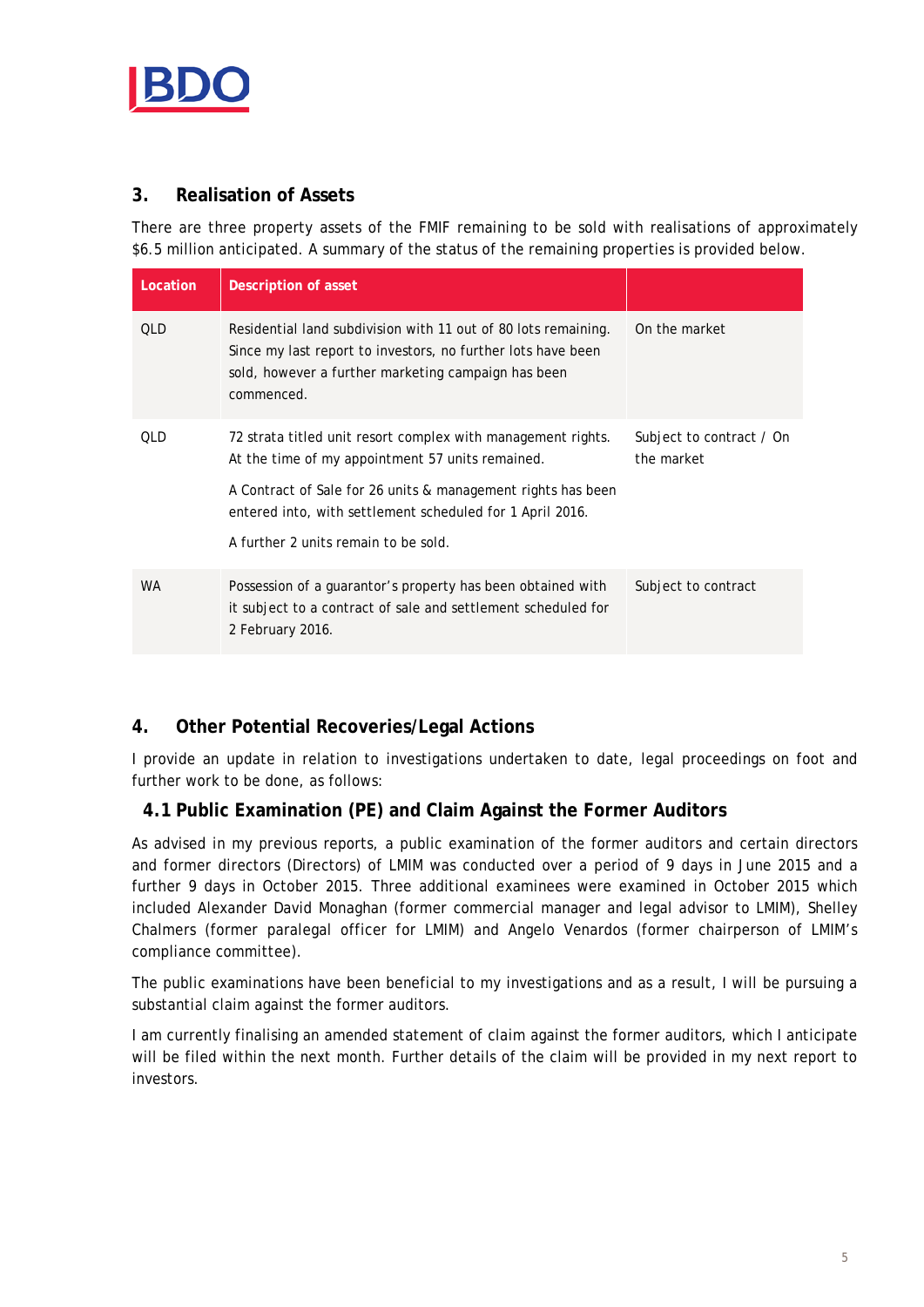

# **4.2 Bellpac Proceedings**

## **4.2.1 Settlement of Gujarat proceedings – Claim against LMIM, MPF and Certain Directors**

FMIF has first ranking security over the assets of a borrower, Bellpac Pty Ltd (In Liquidation) (Receivers and Managers Appointed) (Bellpac).

Please refer to my previous reports to investors for further details. I provide a brief summary of this matter as follows:

- In November 2010, proceedings by Bellpac, LMIM and LMIM's custodian (PTAL) against Gujarat NRE Minerals Limited (Gujarat) were agreed to be settled at mediation;
- As MPF funded the majority of the costs of the litigation, the settlement proceeds received in 2011 totalling approximately \$45.6M were shared between the funds on the basis of a 65%/35% split;
- According to the security held by FMIF and MPF over the property the subject of the litigation, FMIF held first priority to all of the proceeds of the settlement and was entitled to all of the settlement proceeds;
- On 17 December 2014, I filed a statement of claim in the Supreme Court of Queensland claiming \$15,546,147.85 plus interest (calculated from mid/late 2011 with the claim in excess of \$20M) being the loss suffered by FMIF as a result of the amount paid to MPF, against LMIM, MPF and 6 directors/former directors (Director Defendants);
- All of the defences have now been filed and served;
- At the review hearing on 14 August 2015, orders were made in relation to the process of discovery which included that:
	- o I am permitted to undertake discovery of all documents of LMIM, the MPF and LMIM for the purposes of the proceeding which is directly relevant to an allegation in issue in the proceedings;
	- o Each of the Director Defendants are relieved from making disclosure;
	- o The other parties make disclosure and exchange their disclosure in accordance with the Document Plan;
- I engaged a specialist consultant to facilitate discovery which will include undertaking agreed key word searches of the computer servers held by me to identify relevant documents in order to comply with the discovery process required by the Court;
- As part of the discovery process, I agreed with FTI to recover and extract any permanently deleted emails from the forensic image of the LM servers obtained by them, that are directly relevant to an allegation in issue in the proceedings. This process has commenced by way of comparison of the FTI forensic image of the LM exchange email server with the copy obtained by me from the LMA receiver in March 2015. However, this process has also taken longer than expected and I am awaiting an update on progress.

Further developments since my last report to investors is summarised below:

The timetable for the process by which the documents are to be exchanged in the discovery process, was extended by the Court on 3 December 2015 by consent of the parties due to the time it has taken to copy and process the substantial quantity of documents on the LM servers. My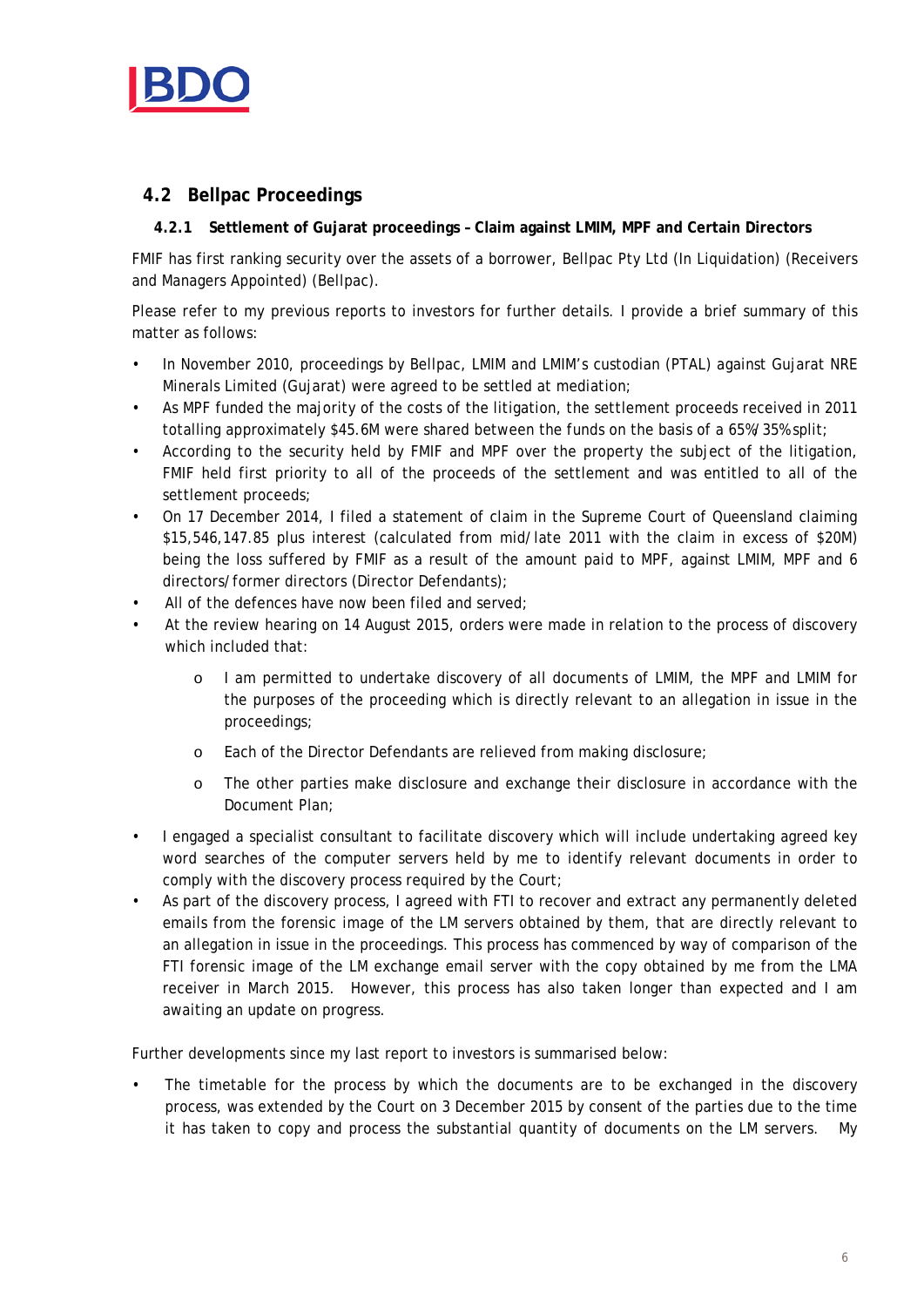

solicitors have proposed to the defendants that partial discovery of the documents by 29 January 2016 with the balance of documents to be provided by 29 February 2016.

Once discovery has been completed, I will be proposing that the matter is set down for mediation in an effort to save the costs of a trial.

## **4.2.2 Other Bellpac litigation**

## **a. \$2 million of Wollongong Coal Ltd (WCL) - Convertible Bonds**

Please refer to my previous reports to investors for further details. I provide a brief summary of this matter as follows:

- FMIF has first ranking security over the assets of a borrower, Bellpac. As FMIF will be the beneficiary of the funds recovered, FMIF has been funding the Liquidator to realise the \$2M Bonds as well as the \$8M Bonds which is discussed further below ;
- The Liquidator has been successful in recovering \$2M in relation to the \$2M Bonds settlement agreement with Wollongong Coal Limited;
- The Liquidator has advised that before any funds are remitted to the FMIF, he will be seeking approval for his remuneration as liquidator and claiming care, preservation and realisation costs from the FMIF under the funding deed. Also, he will need to obtain advice in relation to a priority claim made by a third ranking secured creditor of Bellpac; and
- It is proposed that the funds held by the Liquidator will be partly used to fund the appeal proceedings in the \$8M Bonds case (see below).

## **b. \$8 million of WCL Convertible Bonds**

Please refer to my previous reports to investors for further details. I provide a brief summary of the status of this matter as follows:

- The proceedings by Bellpac and its Liquidators commenced in July 2012 seeking orders that Bellpac is the true owner of the \$8 million Bonds;
- The trial was heard over four days and ended on 12 March 2015 with the decision reserved;
- The decision was handed down on 18 September 2015 and Bellpac was successful;
- The Liquidator has advised that he has served notices on WCL to convert the Bonds to shares so steps can be taken to realise the shares or if there is again a failure by WCL to issue shares (as happened with the \$2M Bonds matter), seek redemption of the Bonds for cash;
- An appeal was filed by the defendants on 24 November 2015 and orders were made at the review hearing on 18 December 2015 that the appeal be listed for hearing before the Full Court in Sydney on a date to be fixed for sitting in May 2016 with other orders as to filing of documents leading up to that time.

I will continue to monitor the progress of the appeal proceedings and will provide a further update in my next report to investors.

## **c. Proceedings against Bellpac Receivers, LMIM, PTAL and others ('the Parties")**

Please refer to my previous reports to investors for further details. I provide a brief summary of this matter as follows: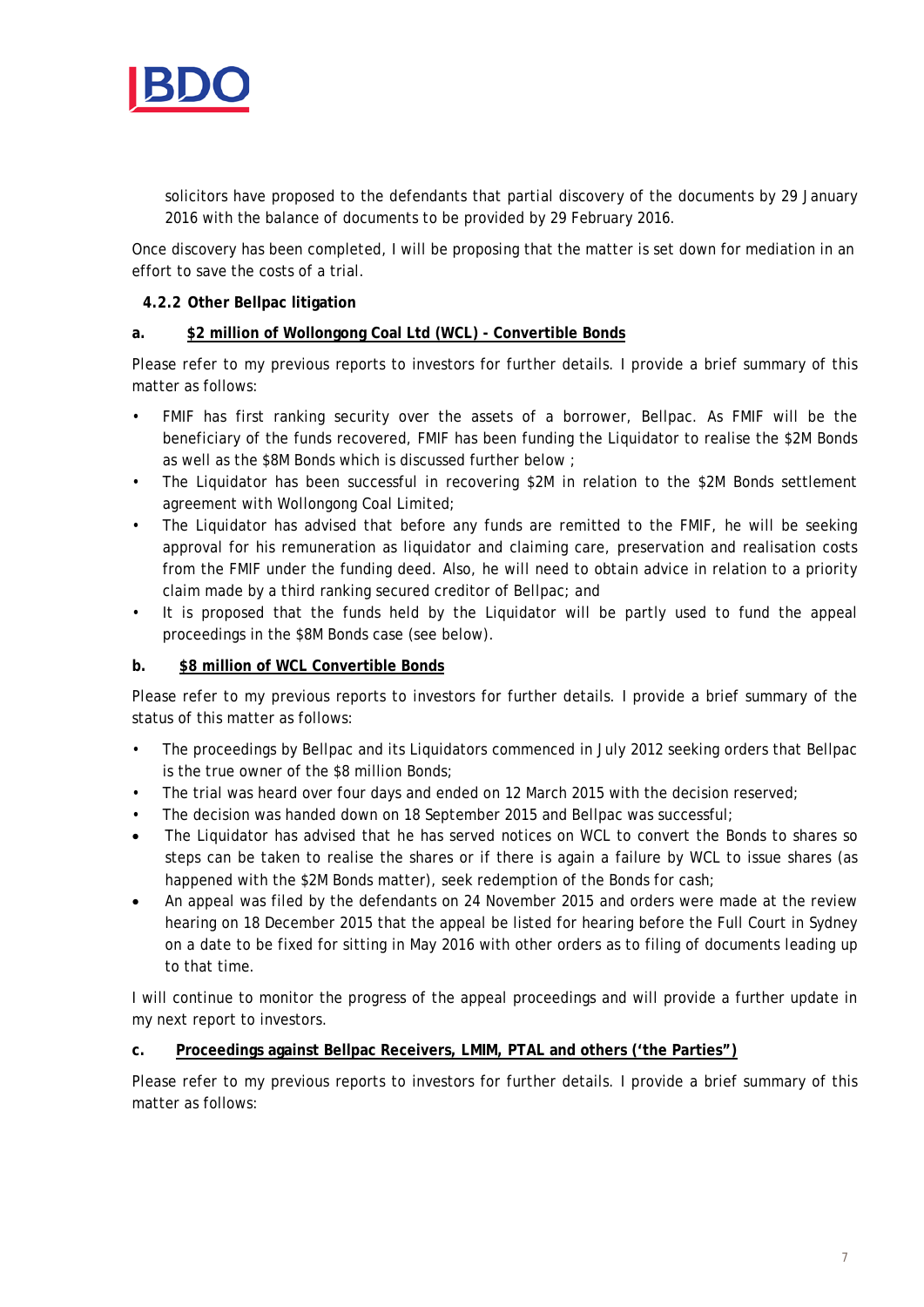

- In February 2013, parties including the third mortgagee over Bellpac commenced proceedings against the Parties in relation to the alleged sale at undervalue of the Bellpac property. The property that was sold formed part of the settled proceedings outlined at Section 4.2.1 above;
- LMIM as RE for FMIF and the other respondents filed applications seeking security for costs from the applicants which were successful as the plaintiffs were required to pay \$550,000 into Court before the proceedings could continue;
- The proceedings against LMIM and the Bellpac Receivers were discontinued and security of \$150,000 was put up by the plaintiffs to continue the proceedings against PTAL;
- PTAL has now filed its defence and the next review hearing is set down for 5 May 2016 with various steps to be taken by the parties in the intervening period;
- Under the custody agreement with PTAL, it has a right of indemnity from LMIM out of the Fund's assets for any liability, demand, loss etc. incurred in connection with any action, suit, claim and demand which may be brought or threatened against PTAL by reason of it complying with any instruction by an authorised person. I am expecting a proposal from PTAL as to the future conduct of the proceedings and the entitlement of PTAL to claim indemnity against FMIF;
- As a consequence of the plaintiffs discontinuing the proceedings against the other defendants, including LMIM and the Bellpac Receivers, I am entitled to claim our costs incurred in the proceedings against the plaintiffs. Our costs have been assessed and the Court hearing to confirm the costs is set down for the week commencing 18 January 2016. I have arranged for the Bellpac Receivers to have their costs assessed by the same costs assessor. Once these costs are assessed the Bellpac Receiver and I will be pursuing the plaintiffs for the payment of these costs.

I will continue to monitor the progress of the proceedings and will provide a further update in my next report to investors.

# **4.3 Other Potential Claims against LMIM and related Parties**

## **4.3.1 LM Administration Pty Ltd (In Liquidation)('LMA')/Director related claims**

Please refer to my previous reports to investors in which I summarised the status of my investigations in relation to the following matters:

- Management Service Agreements with LMA;
- Changes to Constitution; and
- Fund Valuation Policy.

I confirm that as part of my investigations for the public examinations, I have reviewed the above issues as they relate to the financial statements and compliance plan audits. Subject to the outcome and advice received following the recent public examinations, I will assess what claims, if any, that may arise against certain parties.

## **4.3.2 Distribution to Class B Unit Holders**

Please refer to my previous reports to investors for further details. I provide a brief summary of the matter as follows: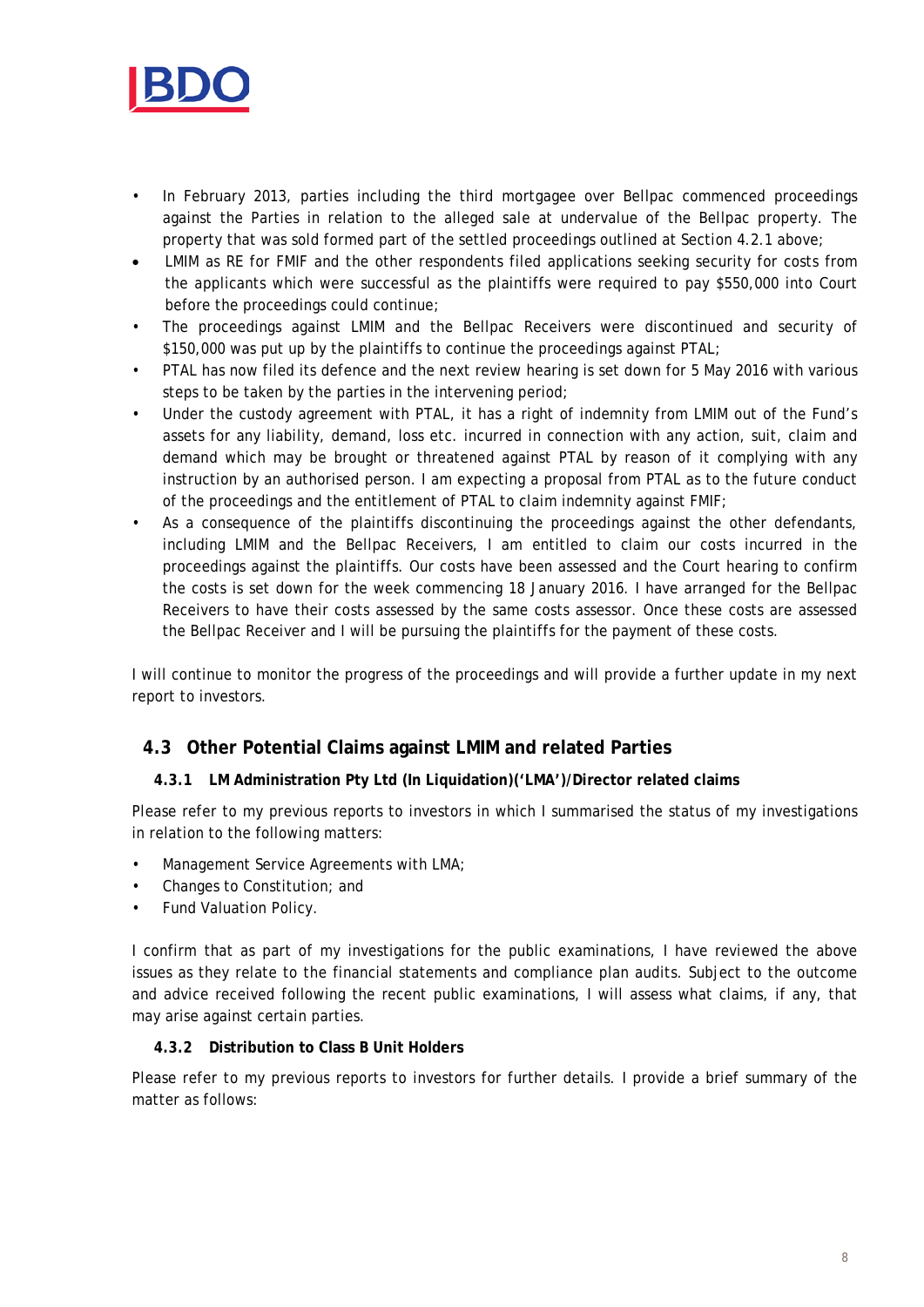

- During the financial year ended 30 June 2012 distributions of approximately \$16.9M were made to Class B unit holders at a time when class A and C unit holders did not receive any distributions, apart from hardship distributions;
- Class B unit holders relate to the three feeder funds of FMIF;
- The auditors qualified the financial statements in regard to this transaction;
- As a result of the distribution and reinvestment of a major portion of that distribution into units in FMIF, Class B unit holders increased their interest held in the fund at the expense of the Class A & C unit holders. This will result in the Class B unit holders (the feeder funds) receiving a greater amount in the winding up of the Fund;
- Further investigation of this matter was undertaken at the public examination as well as the redemption of units held by the Feeder Funds in the FMIF which LMIM permitted during a time the Fund had suspended redemptions.

I confirm that subject to the outcome and advice received following the recent public examinations, I will assess what claims that may arise against certain parties.

On 16 November 2015, Gayle Dickerson and Said Jahani of Grant Thornton were appointed as Receivers and Managers of LMIM in its capacity as responsible entity for the LM Currency Protected Australian Income Fund and the LM Institutional Currency Protected Australian Income Fund, being two of the Feeder Funds. I have liaised with Grant Thornton in relation to information they have sought regarding the status of the FMIF, investigations and claims against the FMIF.

## **4.3.3 External Valuations**

I have continued to review the loans where material losses have occurred to ascertain whether the valuations relied on were too high and if there was negligence by the valuer which contributed to the losses.

I have engaged an expert valuer to review professional valuations relied on in three substantial loans made by the Fund. Based on the review undertaken, the expert valuer has advised that there are no claims on two of the loans with further information required to determine the position of the other potential claim.

In relation to the remaining loans where large losses have occurred, I am finalising my investigations however, I have not at this stage identified any claims that would be commercial to pursue.

## **4.3.4 Claim by ASIC against the directors**

As advised in my previous reports, ASIC commenced civil penalty proceedings in the Federal Court of Australia in November 2014 against Peter Drake, Francene Mulder, Eghard Van Der Hoven, Simon Tickner and Lisa Darcy. ASIC alleges Mr Drake used his position to gain an advantage for himself and the former directors breached their duties for failing to act with the proper degree of care and diligence regarding transactions involving the MPF.

In January 2015, Mr Drake became a bankrupt. Under the law, ASIC may make a banning order against a person if the person becomes bankrupt.

On 24 March 2015, ASIC banned Mr Drake from providing any financial services until 11 January 2018, being the remaining period of his bankruptcy.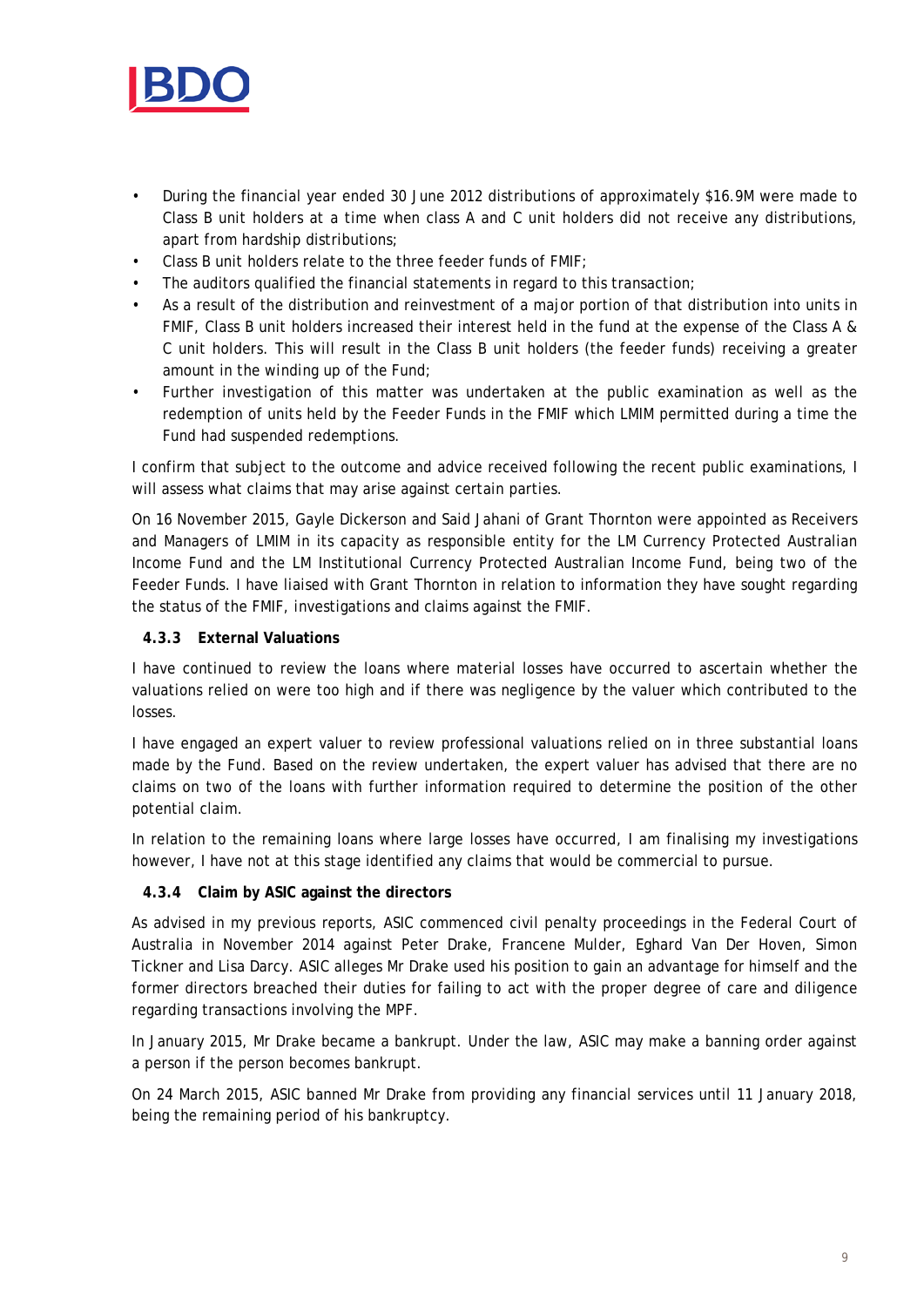

On 15 April 2015, the proceedings were listed for the hearing of an interlocutory application on 22 May 2015 at which Orders were made in relation to discovery.

On 13 August 2015, His Honour Edelman J made directions regarding minor amendments to the statement of claim and foreshadowed directions to be made by consent.

The next directions hearing is scheduled for 2 February 2016.

Further details can be found on the ASIC website www.asic.gov.au under media releases.

## **4.4 Other actions against Borrowers and guarantors**

As advised in previous reports, in late February 2015, by agreement with McGrathNicol, the Receivers and Managers of the Fund, I now have the conduct of the following matters:

## **4.4.1 Claim against a quantity surveyor in the amount of \$2.4 million plus interest**

Please refer to my previous reports to investors for further details. I provide a brief summary of this matter as follows:

- The matter was set down for a four day trial commencing on 2 November 2015, then was adjourned and subsequently concluded on 9 December 2015;
- Judgement was handed down on 18 December 2015 in my favour for \$2.1M plus interest and costs. The final orders are being agreed between the parties in relation to the interest and costs;
- On 8 January 2016 a notice of appeal was filed by the defendant whereby the defendant has indicated that they intend commencing appeal proceedings on or before 18 March 2016.

## **4.4.2 Various claims against guarantors**

Several claims are being pursued against guarantors where it is considered commercially worthwhile to do so.

## **5. Western Union**

As advised in my previous reports, Western Union held funds on account of the FMIF at the date of FTI's appointment, which represented investor capital distributions returned due to incorrect account details held.

Western Union sought to set off funds held in the FMIF account against liabilities of other LM related entities, however a confidential commercial settlement has been negotiated with a deed of settlement to be finalised shortly. The amount of the claim is approximately \$93,000 (subject to exchange rate fluctuations).

## **6. Management Accounts**

The management accounts for the half year ending 31 December 2015 are currently being prepared and will be uploaded to the website [www.lmfmif.com](http://www.lmfmif.com/) on or before 31 March 2016.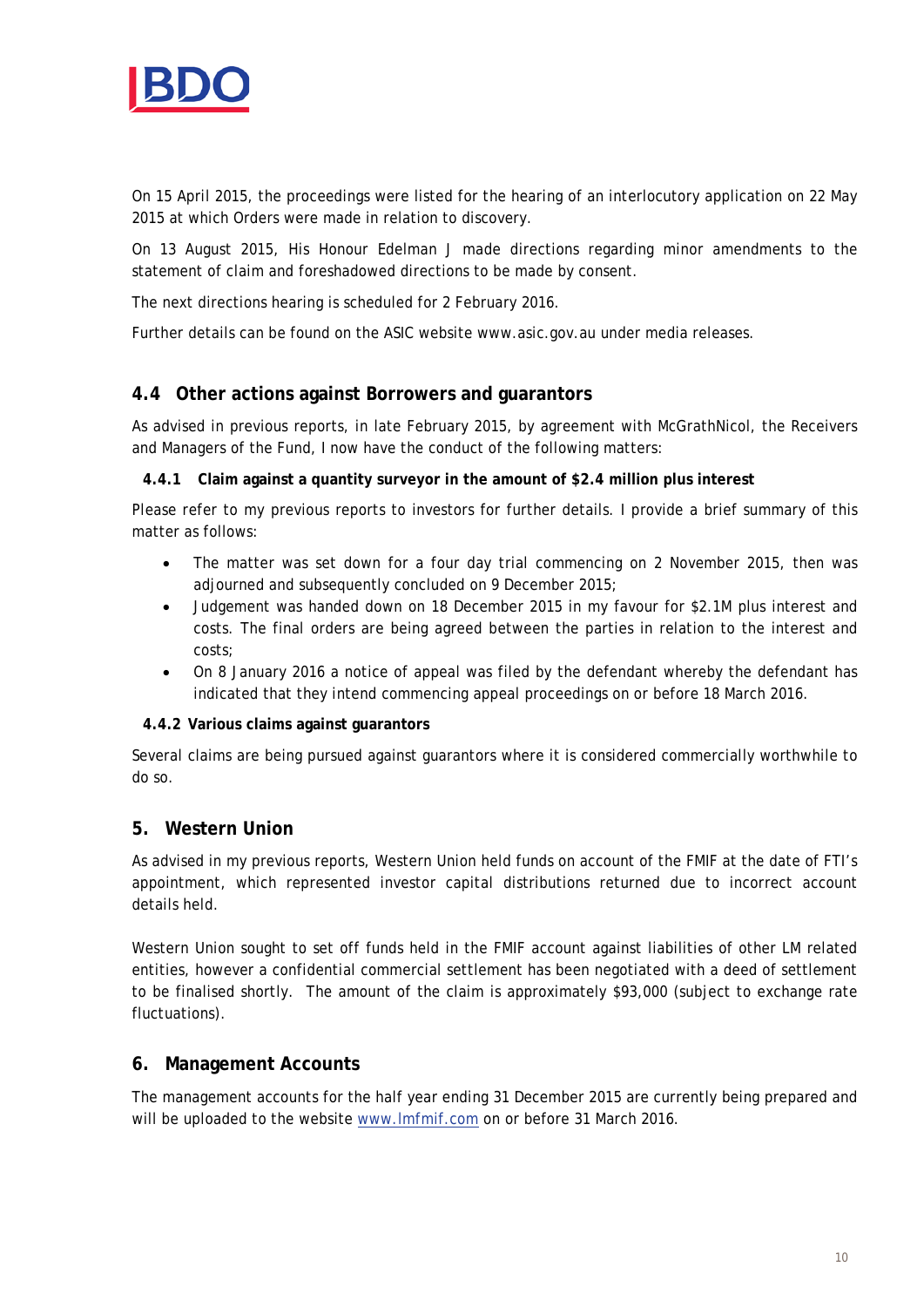

# **7. Investor Information**

# **7.1 Estimated Return to Investors**

Based on the professional valuations, offers received and unconditional contracts entered into for the properties charged to the Fund, I provide an estimated return to Investors of between 14.4 cents and 15.4 cents per unit as at 31 December 2015, calculated as follows:

|                                                                                                      | Low<br>\$      | High<br>\$    |
|------------------------------------------------------------------------------------------------------|----------------|---------------|
| Cash at Bank                                                                                         | 58,769,437     | 58,769,437    |
| Deferred Payment - Sale of Retirement Villages (secured by Bank<br>Guarantee)                        | 16,000,000     | 16,000,000    |
| Estimated selling prices of properties to be sold                                                    | 6,432,000      | 6,632,000     |
| <b>Estimated Assets Position</b>                                                                     | 81,201,437     | 81,401,437    |
| Selling costs (estimated 2.5% of sale price)                                                         | (160, 800)     | (165, 800)    |
| Other unsecured creditors                                                                            | (7, 316, 561)  | (2, 587, 496) |
| FTI Fees & legal expenses advised (subject to approval)- refer to<br>Section 8.2 for further details | (4, 211, 638)  | (4, 211, 638) |
| Receivers and Managers' Fees (McGrathNicol)                                                          | (60, 500)      | (60, 500)     |
| Receivers and Managers' Legal fees (McGrathNicol)                                                    | (70, 400)      | (70, 400)     |
| Receiver's fees & outlays (BDO) (including controllerships)                                          | (445, 270)     | (445, 270)    |
| Receiver's legal fees (BDO)                                                                          | (129, 872)     | (129, 872)    |
| <b>Total Liabilities</b>                                                                             | (12, 395, 041) | (7,670,976)   |
| Estimated net amount available to investors as at 31 December 2015                                   | 68,806,396     | 73,730,461    |
| Total investor units                                                                                 | 478,274,000    | 478,274,000   |
| Estimated return in the dollar                                                                       | 14.4 cents     | 15.4 cents    |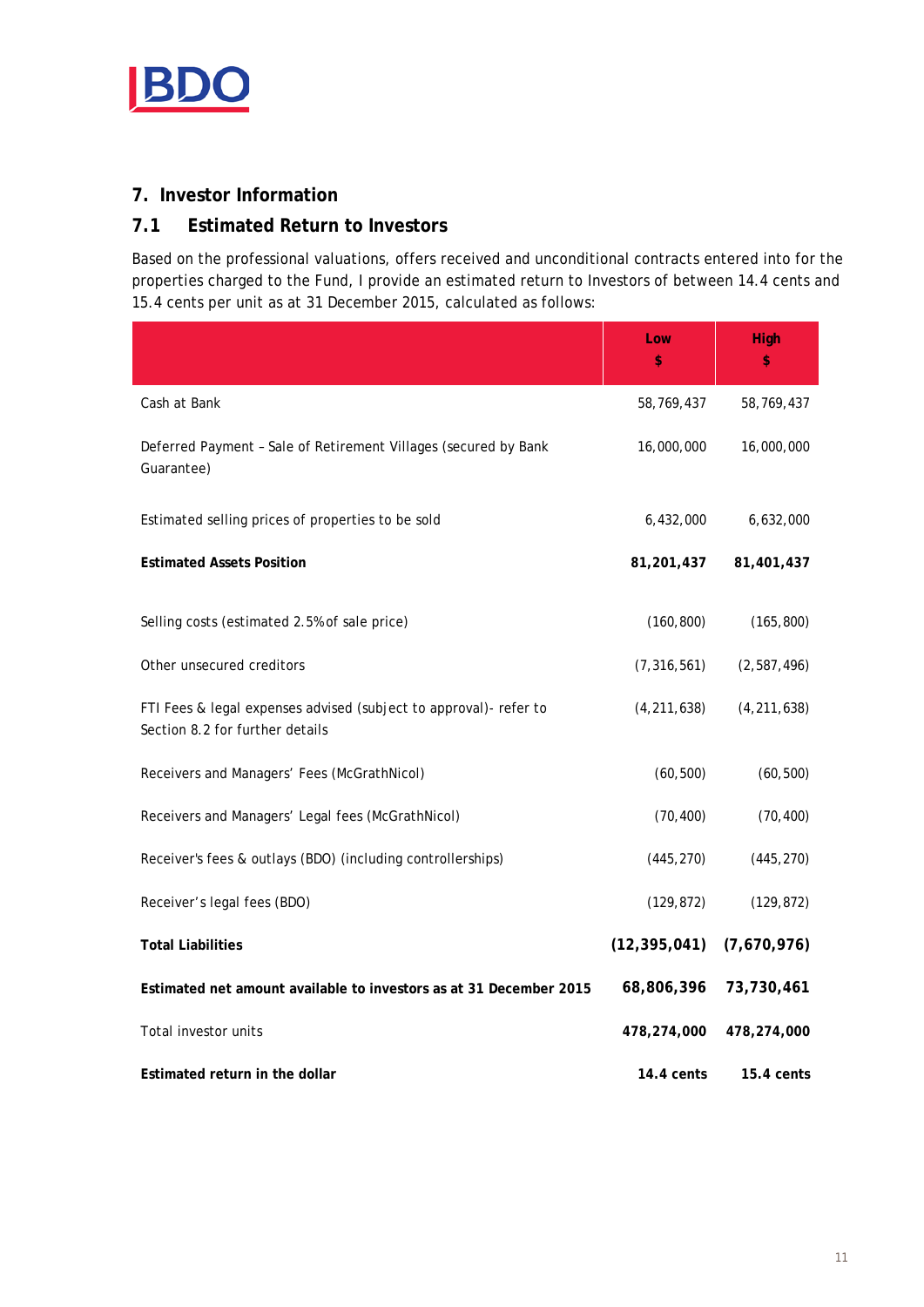

The above table does not take into account future operating costs and future Receivers fees. The table also excludes any legal recoveries against borrowers, valuers or other third parties.

In calculating the estimated return to investors, I have also not provided any allowance for the claim filed by the MPF Trustee (as detailed in Section 2.1 of this report) as the prospects of a successful claim against the Fund is unknown at this stage noting the claim will be vigorously defended.

As advised in my previous report, I have identified a discrepancy between the units recorded in the investor register and the units recorded in the audited and management accounts for the 2012 financial year, which relates to the method of issuing units to investors who subscribed in foreign currencies. I am currently undertaking a review of all units acquired in foreign currencies. I will provide a further update in this respect in my next report.

## **7.2 Updated Unit Price**

The unit price will be updated twice a year as at 30 June and 31 December. In this regard, I provide below an updated unit price as at 31 December 2015 of 15 cents, which is based on the mid-point of the high and low estimated selling prices of the secured assets as at 31 December 2015.

|                                                                               | \$000's   |
|-------------------------------------------------------------------------------|-----------|
| Total Value of Fund Assets as at 31 December 2015 (net of land tax and rates) | 81,301    |
| Less Creditors and Other Payables                                             | (10, 033) |
| <b>Total Net Value of Fund Assets</b>                                         | 71,268    |
| Total Number of Units as at 31 December 2015                                  | 478,274   |
| <b>Unit Price</b>                                                             | 15 cents  |

I *attach* a copy of a letter confirming the unit price as at 31 December 2015, which may be forwarded to Centrelink to assist with the review of investors' pensions.

## **7.3 Distributions to Investors**

As previously advised, I am on notice from the MPF Trustee of potential breach of trust claims against the Fund. Indeed two proceedings have been commenced in this respect seeking relief against the Fund's assets. In addition, the Receivers and Managers who were appointed to Bellpac have put me on notice not to distribute funds until the proceedings mentioned at section 4.2.2c above are resolved and also due to the MPF position, the secured creditor has not yet released its charge or retired its Receivers.

Once the Receivers and Managers of the fund have retired and funds released to me, I will be required to retain certain funds to meet the liabilities of the Fund, including contingent claims that may arise from the Bellpac litigation and potentially in relation to the MPF Trustee claims.

I am also required to seek the directions of the Court before proceeding with the next distribution.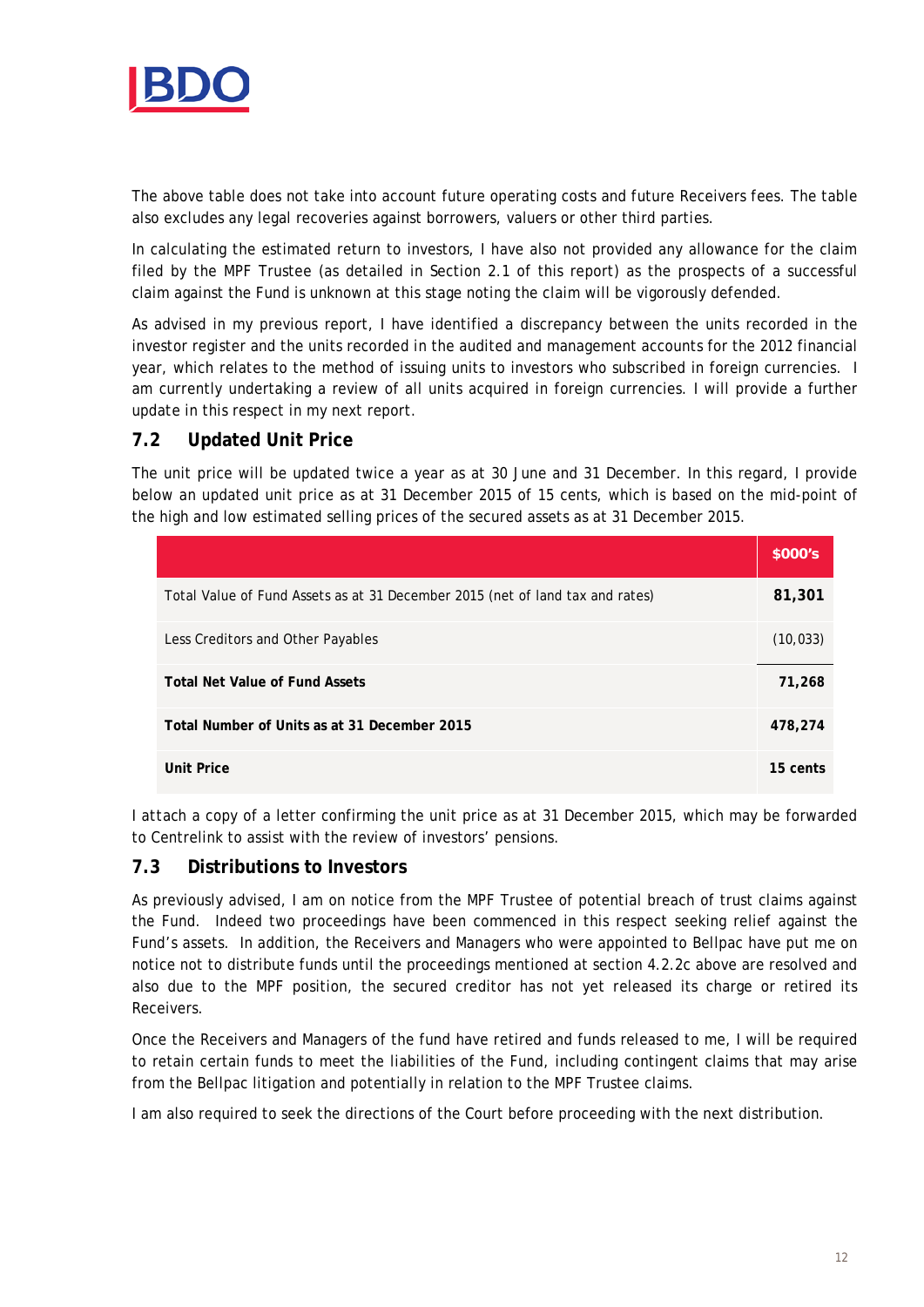

I will update investors as to the expected timing of a distribution as these matters become clearer.

Please note that the distribution to Investors will take place after paying secured creditors, costs, land tax, rates, Receivers fees and the unsecured creditors who rank ahead of Investors' interests.

# **7.4 Ongoing Reporting to Investors**

Reports will be distributed to investors in accordance with the preferred method of correspondence recorded for each investor in the Fund's database. In order to assist in reducing distribution costs, it would be appreciated if investors could nominate an email address as their preferred method to receive correspondence. Investors may update their details as outlined in Section 7.5 below. For those investors that do not have an email address, correspondence will continue to be sent to you via post.

My next report to investors will be issued by 30 April 2016.

## **7.5 Investors Queries**

For any changes to investors details, please review the Useful Forms/Procedures tab on the website [www.lmfmif.com](http://www.lmfmif.com/) which includes information regarding the following procedures:

- Change of Contact Address/Bank Account Details
- Change of Contact Address/Bank Accounts Details of a Deceased Estate
- Change of Trustee of Self-Managed Super Fund
- Transfer of Unit Holding from a Super Fund/ Trustee Company to Personal Name(s)
- Transfer of Unit Holding from a Deceased Estate to a Sole Survivor
- Transfer from a Deceased Estate to a Beneficiary of an Estate

It is a requirement that advisors or other third parties acting on behalf of Unit Holders are doing so pursuant to a relevant Authority/Power of Attorney. Please ensure that a relevant Authority/Power of Attorney accompanies the abovementioned documents as necessary (if an Authority/Power of Attorney has not previously been provided).

It is preferable that all communications are sent via email to [enquiries@lmfmif.com](mailto:enquiries@lmfmif.com) with original documents to be mailed as required to:

BDO GPO Box 457 Brisbane QLD 4001 Phone: +61 7 3237 5999 Fax: +61 7 3221 9227

## **8 LM Investment Management Ltd ("LMIM")**

## **8.1 Residual Powers application by LMIM (by its Liquidators, FTI Consulting)**

As previously advised, the Liquidators of LMIM made an application to the Supreme Court of Queensland, which was heard on 20 July 2015, for directions and orders in relation to their ongoing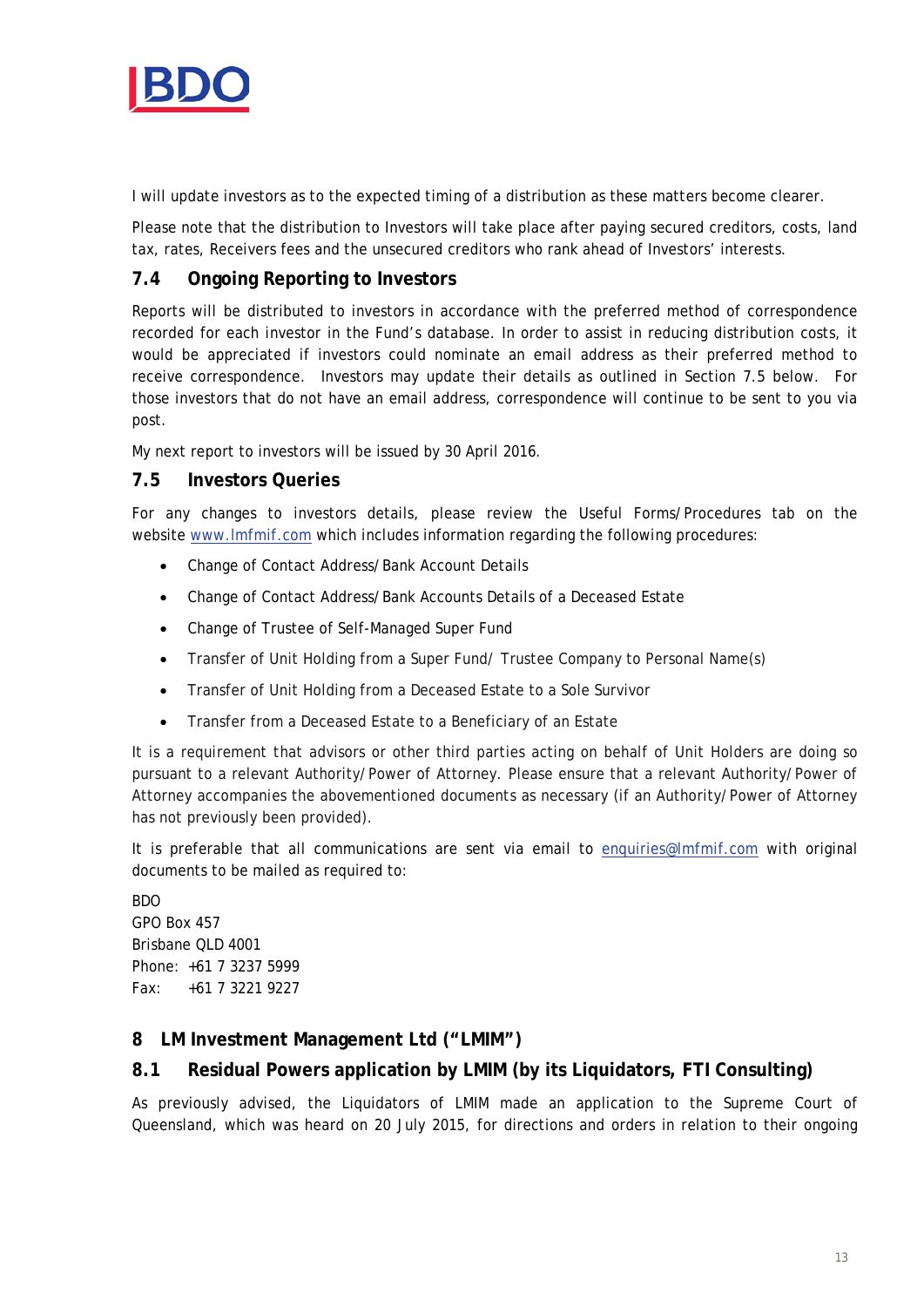

role and the extent of their powers and responsibilities to undertake certain duties on behalf of the FMIF and in respect of their remuneration and expenses.

The Court delivered its Judgement on 15 October 2015 clarifying the limited role of the liquidators of LMIM.

Following a further hearing on 17 December 2015, formal orders were handed down, which, inter alia:

- Establishes the process for me to adjudicate on LMIM's indemnity claim against the property of the FMIF in respect to any expense or liability of, or claim against, LMIM in acting as Responsible Entity of the FMIF.
- Permits me to make an application to ASIC for relief from the requirements of an audit of the annual financial reports and compliance plan and review of the half year accounts on the basis that the cost will be an unreasonable burden impacting the return to investors and there will be no material adverse impact on investors by not receiving audited reports as investors are receiving more information now than was provided prior to my appointment. There is a requirement that the accounts of the FMIF are audited once the winding up has been finalised. I am currently finalising an application for this relief for ASIC's approval.
- Establishes the service requirements and timeframes in relation to the Further Amended Originating Application filed by FTI on 16 December 2015 for the determination of their remuneration claimed as liquidators of LMIM in the amount of \$3,098,251.83 from assets of the Fund. FTI is required to serve any affidavit material supporting their remuneration claim by 27 January 2016. The hearing is set down for 22 February 2016.

All material in relation to the residual powers application is available on the websites [www.lmfmif.com](http://www.lmfmif.com/) and [www.lminvestmentadministration.com.](http://www.lminvestmentadministration.com/)

Whilst the members of the FMIF are not respondents to the application they are entitled to be heard at the hearing. Any member who wishes to appear and make submissions at the hearing of the application must file a notice of appearance by 19 February 2016.

## **8.2 Remuneration and other expenses claimed by LMIM (by its Liquidators, FTI Consulting)**

The Liquidators of LMIM have advised of outstanding remuneration and costs, made out to the Fund, totalling \$4,211,638 excluding GST for the period up to 31 December 2015.

The claim can be broken down into the following four categories:

- Category 1 relates to time spent working on specific fund matters;
- Category 2 is in respect of LMIM's role as the Responsible Entity of the Fund with the time spent by the liquidators and their staff being allocated across all Funds under their control based on a percentage of funds under management;
- Operational costs;
- Legal advisors costs; and
- Loan recovery costs.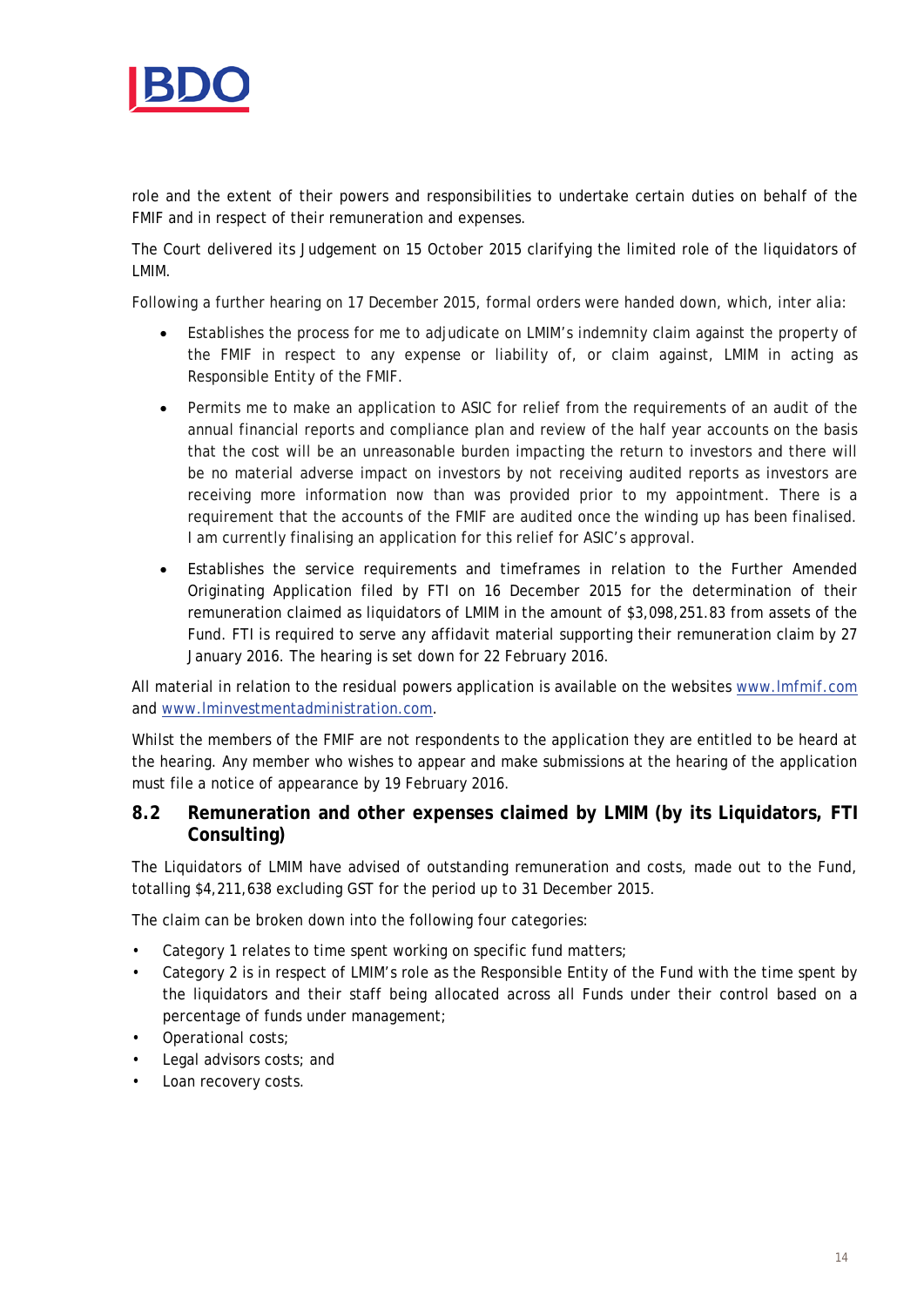

|                                                                                         | Outstanding<br>(GST exclusive)<br>\$ |
|-----------------------------------------------------------------------------------------|--------------------------------------|
| Direct time charged to work undertaken for the Fund - including outlays<br>(category 1) | 1,870,571                            |
| Allocation of Responsible Entity time (category 2)                                      | 1,289,742                            |
| Operational costs                                                                       | 61,315                               |
| Legal Advisor costs                                                                     | 760,637                              |
| Loan recovery costs                                                                     | 229,373                              |
|                                                                                         | 4.211.638                            |

As previously advised, both McGrathNicol and I have raised legal questions as to whether certain work done by the liquidators of LMIM can properly be charged to the Fund, as well as questions as to the quantum claimed. As outlined in section 8.1 above, a hearing is listed for 22 February 2016 to determine the remuneration claimed for the period ended 30 September 2015.

In relation to the Liquidators' legal advisor costs, it was brought to my attention that Russells, the Liquidators' solicitors, had made an application to Court to have their costs assessed totalling approximately \$1.45 million and which may be sought for payment against the assets of the FMIF. As a result, I made an application for directions on how this should be dealt with in so far as any costs to be claimed from the FMIF are concerned.

My application was heard on 20 October 2015 and the decision of the Court was reserved. Judgment was delivered on Thursday, 29 October 2015 dismissing my application and confirming that I would not be bound by the assessment. Subsequently, orders have been made in the liquidator's Residual Powers application where FTI have to submit claims for indemnity under the constitution to me for consideration by 15 February 2016.

## **9. Receiver's Remuneration and Expenses**

There have been four applications to Court to date to approve my remuneration from the date of my appointment on 8 August 2013 until 31 October 2015.

The application for the approval of my remuneration for the period 1 May 2015 to 31 October 2015 was heard on 11 December 2015. The Court ordered that my remuneration for this period be fixed in the amount of \$2,279,205.50 (inclusive of GST) in relation to my role as the person responsible for ensuring the FMIF is wound up in accordance with its constitution and \$194,052.10 in relation to the controllerships for the retirement village assets.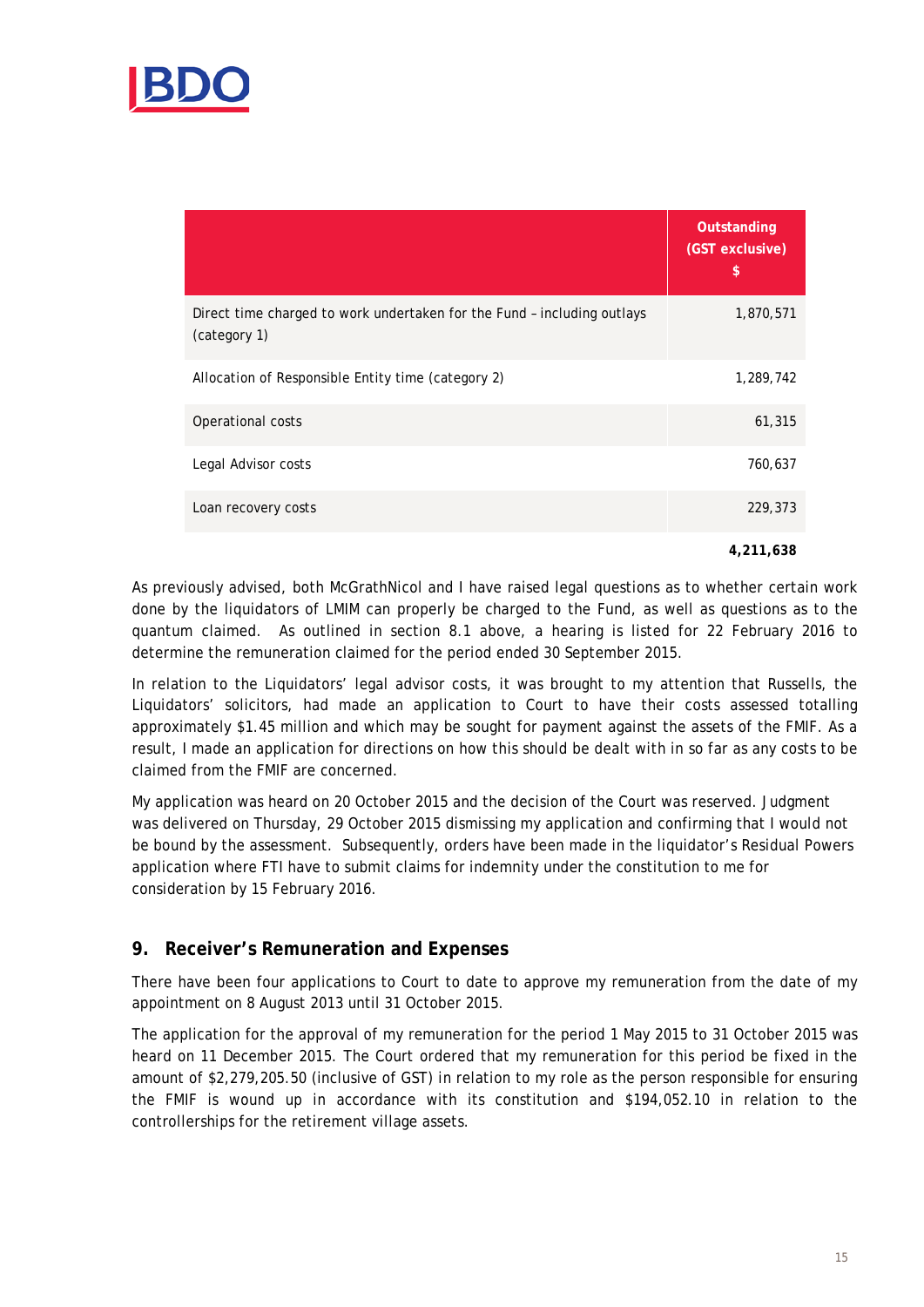

A copy of all documentation in relation to my applications can be found on the website [www.lmfmif.com.](http://www.lmfmif.com/)

In addition to the remuneration previously approved by the Court, I calculate that, on a time basis, I have incurred further remuneration of \$411,958 plus outlays of \$10,816.42 plus GST from 1 November 2015 to 15 January 2016 plus work undertaken in respect of the controllerships for the retirement village assets of \$22,494.50 plus outlays of \$1.12 plus GST as detailed in the table below and attached summaries.

|                                                                                                                   | Remuneration<br>(GST exclusive) | Outlays<br>(GST) |
|-------------------------------------------------------------------------------------------------------------------|---------------------------------|------------------|
| LM First Mortgage Income Fund (Receivers & Managers Appointed)<br>(Receiver Appointed)                            | 411,958.00                      | 10,816.42        |
| OVST Pty Ltd (In Liquidation) (Controllers Appointed)                                                             | 2,564.50                        | 0.56             |
| Pinevale Villas Morayfield Pty Ltd (In Liquidation) (Controllers Appointed)                                       | 4,085.50                        | 0.56             |
| Bridgewater Lake Estate Ltd (In Liquidation) (Controllers Appointed)                                              | 11,008.50                       | Nil              |
| Redland Bay Leisure Life Ltd (In Liquidation) (Controllers Appointed)                                             | 2,247.00                        | Nil              |
| Redland Bay Leisure Life Development Ltd (In Liquidation)<br>(Controllers Appointed)                              | 875.50                          | Nil              |
| Cameo Estates Lifestyle Villages (Launceston) Pty Ltd<br>(Receivers & Managers Appointed) (Controllers Appointed) | 1,713.50                        | Nil              |
|                                                                                                                   | 434,452.50                      | 10,817.54        |

The key matters addressed during the period, were:

- Work undertaken in relation to the litigation matters detailed at Sections 2 and 4 of this report which include, among other things:
	- $\triangleright$  Progressing a claim against a quantity surveyor;
	- Providing assistance to the Liquidator of Bellpac regarding the \$2M and \$8M bond claims and progressing these matters;
	- $\triangleright$  Progressing the claim against the MPF and others;
	- $\triangleright$  Attending to discovery in the MPF proceedings;
	- $\triangleright$  Progressing claims against guarantors.
- Reviewing and progressing potential claims against the former auditors, LMIM and related parties regarding the financial statements and compliance plan audits following public examinations held;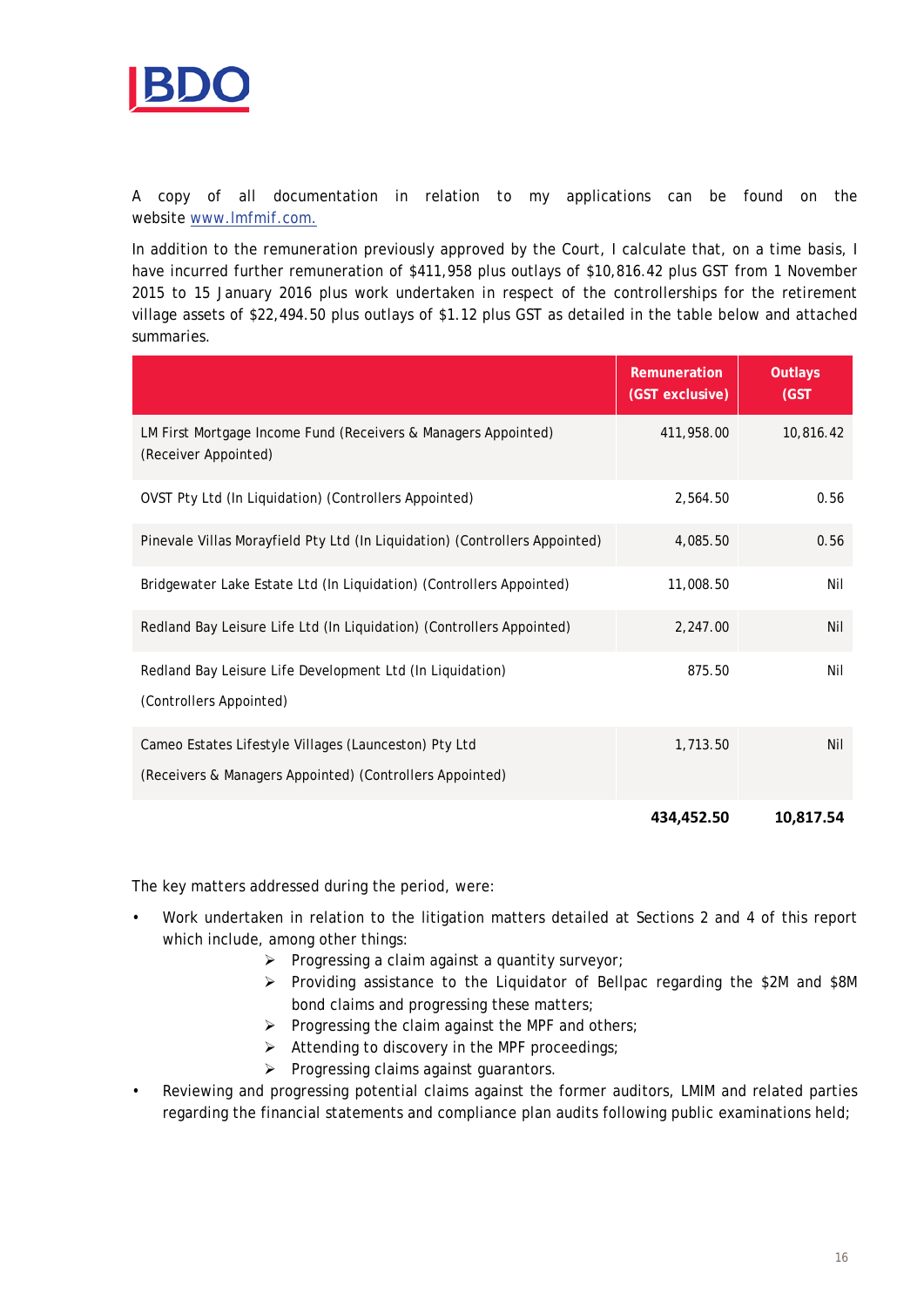

- Review of potential claims against former valuers of property securities for negligence and breach of contract;
- Finalising settlement of Western Union's set off claim;
- Dealing with FTI's court application in respect of the Liquidators' residual powers, including meetings and correspondence with our solicitors and counsel, correspondence with FTI's solicitors and undertaking investigations into payments made to LMIM and LMA;
- Preparing an application to ASIC for relief from the requirements of a half year review and annual audit of the financial reports and compliance plan;
- Undertaking the investor management function for approximately 4,500 investors including answering queries on the winding up of the Fund and maintaining the investment database, including any change in details or transfer of units;
- Preparing application to Court for approval of my remuneration for the period 1 May to 31 October 2015;
- Finalising outstanding trading matters from the sale of five retirement villages;
- Preparation of unit price calculation as at 31 December 2015;
- Preparation of the update report to Investors in January 2016.

I anticipate that my next application to Court for the approval of my remuneration will be made in May/June 2016 covering the period 1 November 2015 to 30 April 2016. A copy of my application in this respect will be posted to the website [www.lmfmif.com](http://www.lmfmif.com/) and investors will be notified when this application has been lodged.

## **10. Queries**

Should unit holders wish to advise of any changes in details or require further information, please contact BDO as follows:

BDO GPO Box 457 Brisbane QLD 4001 Phone: +61 7 3237 5999 Fax: +61 7 3221 9227 Email: [enquiries@lmfmif.com](mailto:enquiries@lmfmif.com)

Yours sincerely

David Whyte Receiver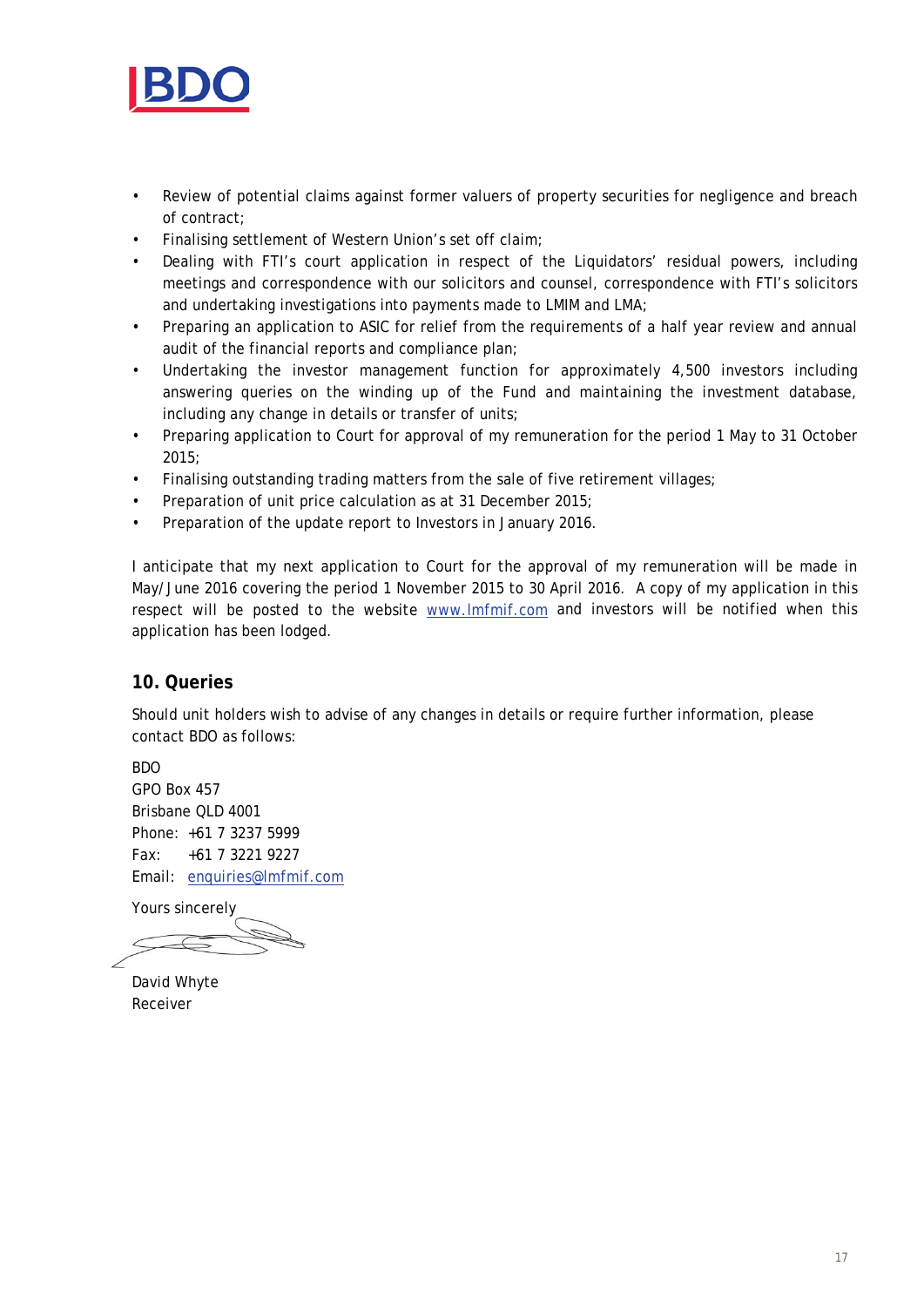

Tel: +61 7 3237 5999 Fax: +61 7 3221 9227 **www.bdo.com.au**

Level 10, 12 Creek St Brisbane QLD 4000 GPO Box 457 Brisbane QLD 4001 Australia

28 January 2016

### **TO WHOM IT MAY CONCERN**

## **LM FIRST MORTGAGE INCOME FUND (RECEIVERS AND MANAGERS APPOINTED) (RECEIVER APPOINTED) ARSN 089 343 288 ('the Fund' or 'FMIF')**

I refer to my appointment as the Receiver of the Fund's assets and the person responsible for ensuring the winding up of the Fund in accordance with the terms of its constitution by Order of the Supreme Court of Queensland on 8 August 2013.

I provide an update on the estimated unit price of the fund as at 31 December 2015, calculated as follows:

|                                                   | \$000's   |
|---------------------------------------------------|-----------|
| Total Value of Fund Assets as at 31 December 2015 | 81,301    |
| Less Creditors and Other Payables                 | (10, 033) |
| <b>Total Net Value of Fund Assets</b>             | 71,268    |
| Total Number of Units as at 31 December 2015      | 478,274   |
| Unit Price                                        | 15 cents  |

Should you have any queries in respect of the above, please contact Murray Daniel of my office on (07) 3173 5563.

Yours faithfully,

David Whyte Receiver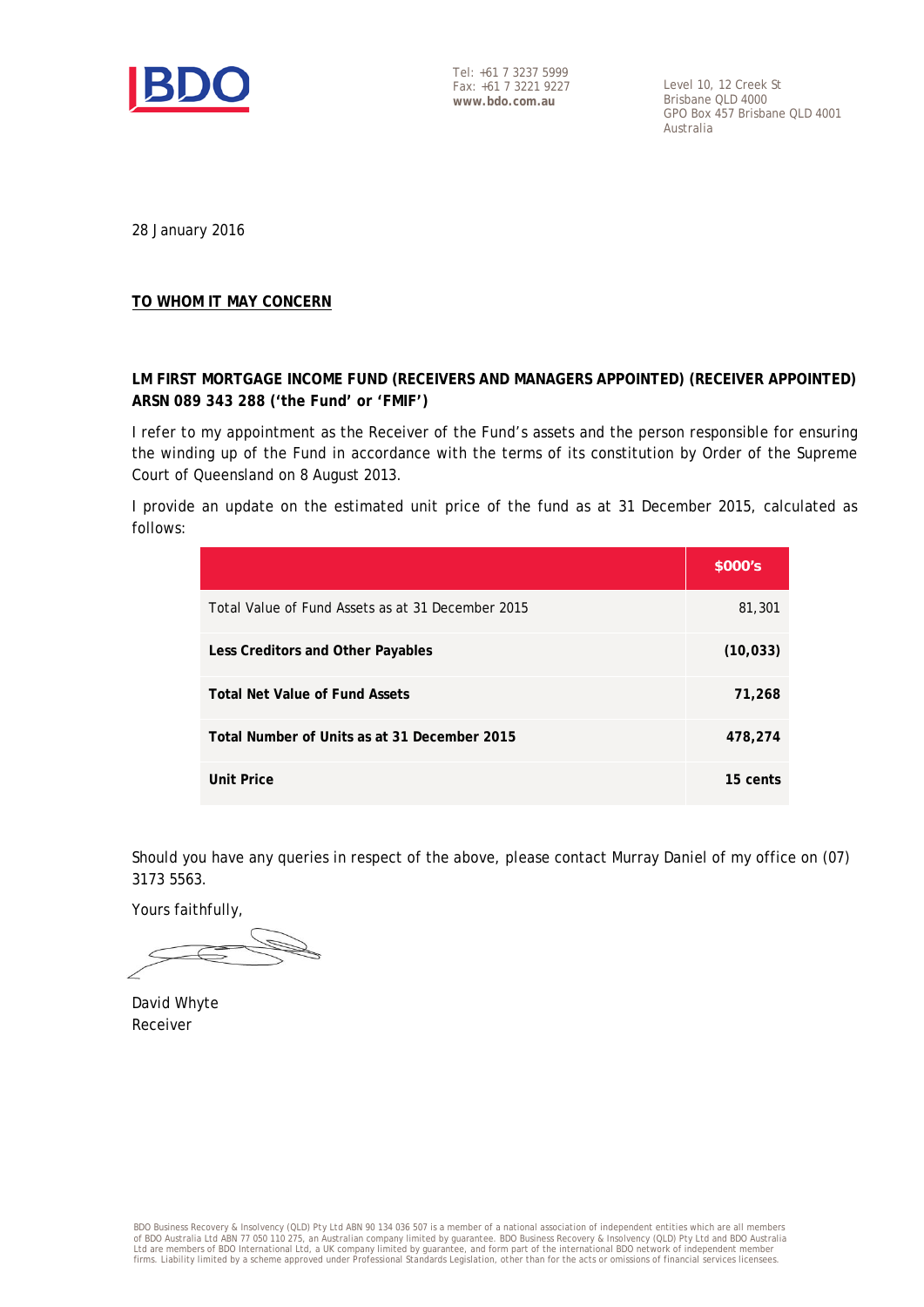|                          |                            |      |                      | <b>Totals</b> |           |               |           |                  |            | <b>Task Area</b>   |            |                |           |                |
|--------------------------|----------------------------|------|----------------------|---------------|-----------|---------------|-----------|------------------|------------|--------------------|------------|----------------|-----------|----------------|
|                          |                            |      |                      |               |           | <b>Assets</b> |           | <b>Creditors</b> |            | Trade On           |            | Investigations |           | Administration |
| <b>Employee</b>          | <b>Position</b>            | Rate | hrs                  |               | hrs       |               | hrs       |                  | hrs        | $\hat{\mathbf{x}}$ | hrs        |                | hrs       |                |
| Clark Jarrold            | Partner                    | 560  | 27.9                 | 15,624.00     |           |               |           |                  | 0.8        | 448.00             | 27.1       | 15,176.00      |           |                |
| Matthew Joiner           | Partner                    | 560  | 0.3                  | 168.00        |           |               | 0.3       | 168.00           |            |                    |            |                |           |                |
| David Whyte              | Partner                    | 560  | 151.3                | 84,728.00     | 21.3      | 11,928.00     | 28.7      | 16,072.00        | 51.8       | 29,008.00          | 18.1       | 10,136.00      | 31.4      | 17,584.00      |
| Eric Leeuwendal          | Director                   | 495  | 225.4                | 111,573.00    | 40.2      | 19,899.00     | 40.5      | 20,047.50        | 13.7       | 6,781.50           | 99.1       | 49,054.50      | 31.9      | 15,790.50      |
| Craig Jenkins            | Partner                    | 485  | 2.4                  | 1,164.00      |           |               |           |                  |            |                    | 2.4        | 1,164.00       |           |                |
| John Somerville          | Senior Manager             | 440  | 125.5                | 55,220.00     | 2.0       | 880.00        | 18.9      | 8,316.00         | 21.5       | 9,460.00           | 32.5       | 14,300.00      | 50.6      | 22,264.00      |
| Julie Pagcu              | Senior Manager             | 365  | 2.4                  | 876.00        |           |               |           |                  | 1.1        | 401.50             | 1.3        | 474.50         |           |                |
| Murray Daniel            | Supervisor                 | 360  | 197.1                | 70,956.00     | 29.3      | 10,548.00     | 20.8      | 7,488.00         | 83.7       | 30,132.00          | 26.2       | 9,432.00       | 37.1      | 13,356.00      |
| Chris Demeyere           | Supervisor                 | 360  | 0.3                  | 108.00        |           |               |           |                  |            |                    |            |                | 0.3       | 108.00         |
| Ashleigh Simpson-Wade    | Supervisor                 | 350  | 0.9                  | 315.00        |           |               |           |                  | 0.9        | 315.00             |            |                |           |                |
| Nicola Kennedy           | Senior Accountant II       | 280  | 92.4                 | 25,872.00     |           |               | 2.6       | 728.00           | 76.7       | 21,476.00          | 11.7       | 3,276.00       | 1.4       | 392.00         |
| Dermot O'Brien           | Accountant II              | 195  | 84.1                 | 16,399.50     |           |               | 59.1      | 11,524.50        |            |                    | 2.4        | 468.00         | 22.6      | 4,407.00       |
| Julia Mayne              | Accountant II              | 195  | 115.6                | 22,542.00     |           |               | 83.9      | 16,360.50        | 11.3       | 2,203.50           | 11.5       | 2,242.50       | 8.9       | 1,735.50       |
| Samantha Brown           | Accountant II              | 195  | 11.9                 | 2,320.50      |           |               | 0.1       | 19.50            |            |                    | 11.8       | 2,301.00       |           |                |
| Sarah Cunningham         | <b>Team Assistant</b>      | 195  | 5.8                  | 1,131.00      |           |               |           |                  |            |                    |            |                | 5.8       | 1,131.00       |
| Dale Ludwig              | Accountant I               | 185  | 0.2                  | 37.00         | 0.2       | 37.00         |           |                  |            |                    |            |                |           |                |
| Nicole Jackson           | <b>Team Assistant</b>      | 155  | 9.8                  | 1,519.00      |           |               | 3.2       | 496.00           |            |                    |            |                | 6.6       | 1,023.00       |
| Ashley Richardson        | <b>Team Assistant</b>      | 155  | 1.0                  | 155.00        |           |               |           |                  |            |                    |            |                | 1.0       | 155.00         |
| Sarah Matthews           | <b>Team Assistant</b>      | 140  | 0.3                  | 42.00         | 0.3       | 42.00         |           |                  |            |                    |            |                |           |                |
| Moira Hattingh           | <b>Team Assistant</b>      | 80   | 15.1                 | 1,208.00      |           |               |           |                  |            |                    |            |                | 15.1      | 1,208.00       |
| <b>TOTALS</b><br>1,069.7 |                            |      | 411,958.00           | 93.3          | 43,334.00 | 258.1         | 81,220.00 | 261.5            | 100,225.50 | 244.1              | 108,024.50 | 212.7          | 79,154.00 |                |
| <b>GST</b>               |                            |      | 41,195.80            |               |           |               |           |                  |            |                    |            |                |           |                |
|                          |                            |      | <b>TOTAL INC GST</b> | 453,153.80    |           |               |           |                  |            |                    |            |                |           |                |
|                          | <b>AVERAGE HOURLY RATE</b> |      |                      | 385           |           | 464           |           | 315              |            | 383                |            | 443            |           | 372            |

**LM First Mortgage Income Fund (Receiver Appointed) (Receiver and Manager Appointed)**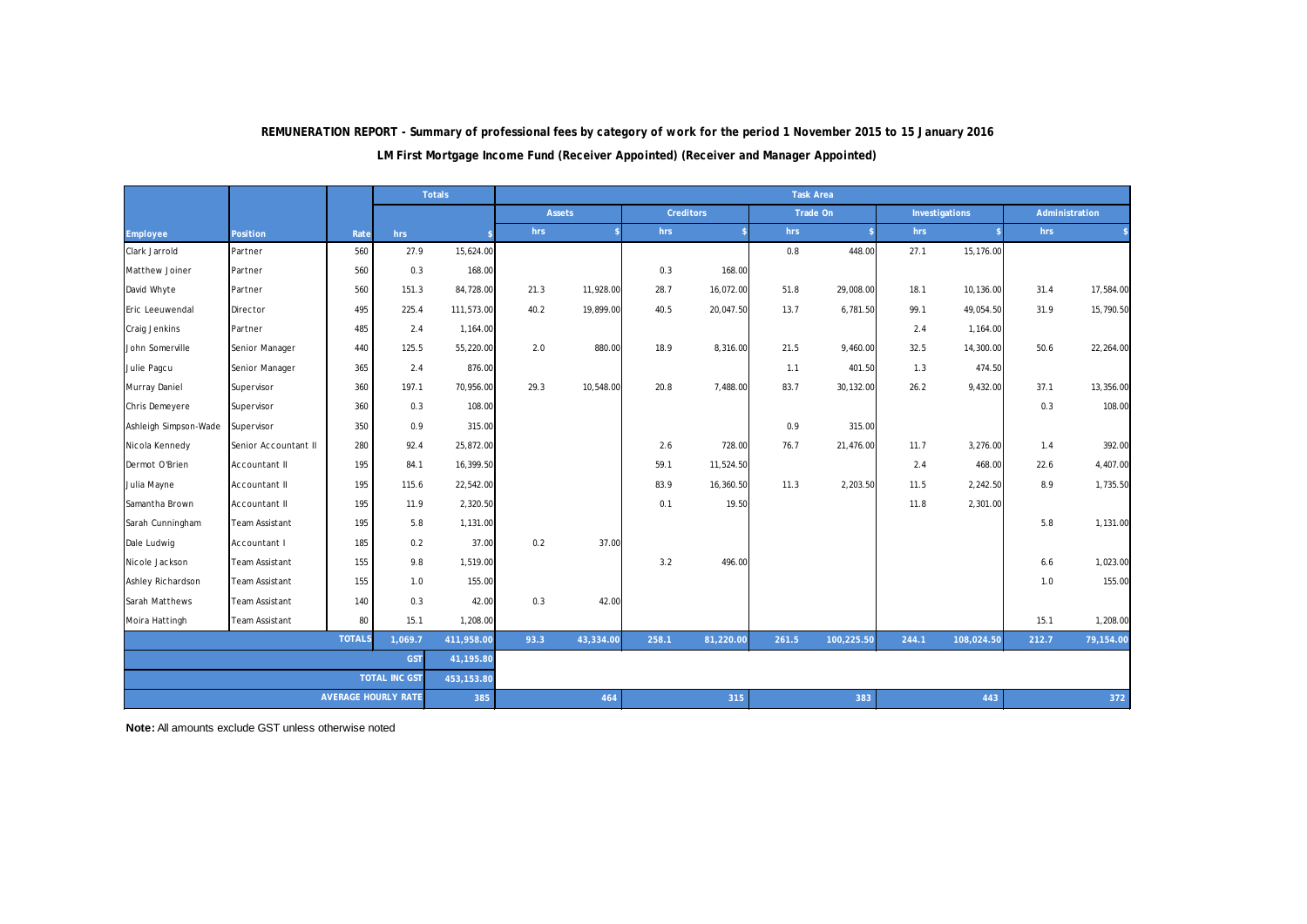**Disbursements for the period 1 November 2015 to 15 January 2016**

# **LM First Mortgage Income Fund (Receiver Appointed) (Receiver and Manager Appointed)**

|                      | Amount      |
|----------------------|-------------|
| <b>Expense Type</b>  | (\$ ex GST) |
| Printing             | 6.30        |
| Postage              | 5,624.51    |
| General              | 4,669.20    |
| Courier              | 311.15      |
| Search Fee           | 205.26      |
| <b>TOTAL</b>         | 10,816.42   |
| <b>GST</b>           | 1,081.64    |
| <b>TOTAL INC GST</b> | 11,898.06   |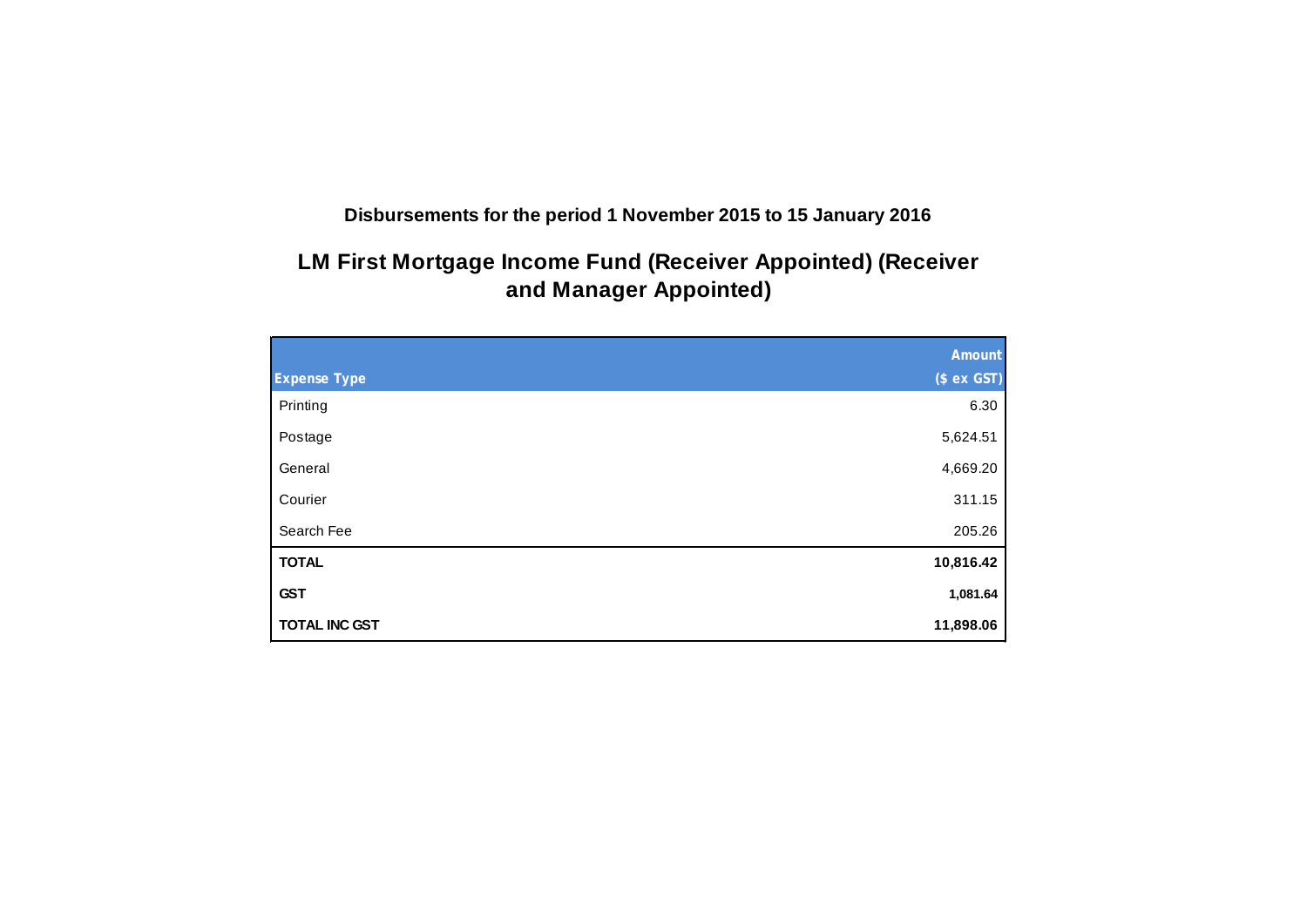|                  |                            |               | <b>Totals</b>        |          |     |                 | <b>Task Area</b> |                |
|------------------|----------------------------|---------------|----------------------|----------|-----|-----------------|------------------|----------------|
|                  |                            |               |                      |          |     | <b>Trade On</b> |                  | Administration |
| Employee         | <b>Position</b>            | Rate          | hrs                  |          | hrs |                 | hrs              |                |
| David Whyte      | Partner                    | 560           | 1.2                  | 672.00   | 0.1 | 56.00           | 1.1              | 616.00         |
| John Somerville  | Senior Manager             | 440           | 1.0                  | 440.00   | 0.1 | 44.00           | 0.9              | 396.00         |
| Murray Daniel    | Supervisor                 | 360           | 1.1                  | 396.00   | 0.7 | 252.00          | 0.4              | 144.00         |
| Nicola Kennedy   | Senior Accountant II       | 280           | 3.2                  | 896.00   | 2.8 | 784.00          | 0.4              | 112.00         |
| Sarah Cunningham | Team Assistant             | 195           | 0.1                  | 19.50    |     |                 | 0.1              | 19.50          |
| Julia Mayne      | Accountant II              | 195           | 0.6                  | 117.00   |     |                 | 0.6              | 117.00         |
| Moira Hattingh   | Team Assistant             | 80            | 0.3                  | 24.00    |     |                 | 0.3              | 24.00          |
|                  |                            | <b>TOTALS</b> | 7.5                  | 2,564.50 | 3.7 | 1,136.00        | 3.8              | 1,428.50       |
|                  |                            |               | <b>GST</b>           | 256.45   |     |                 |                  |                |
|                  |                            |               | <b>TOTAL INC GST</b> | 2,820.95 |     |                 |                  |                |
|                  | <b>AVERAGE HOURLY RATE</b> |               |                      |          |     | 307             |                  | 376            |

# **OVST Pty Ltd (Controller Appointed)**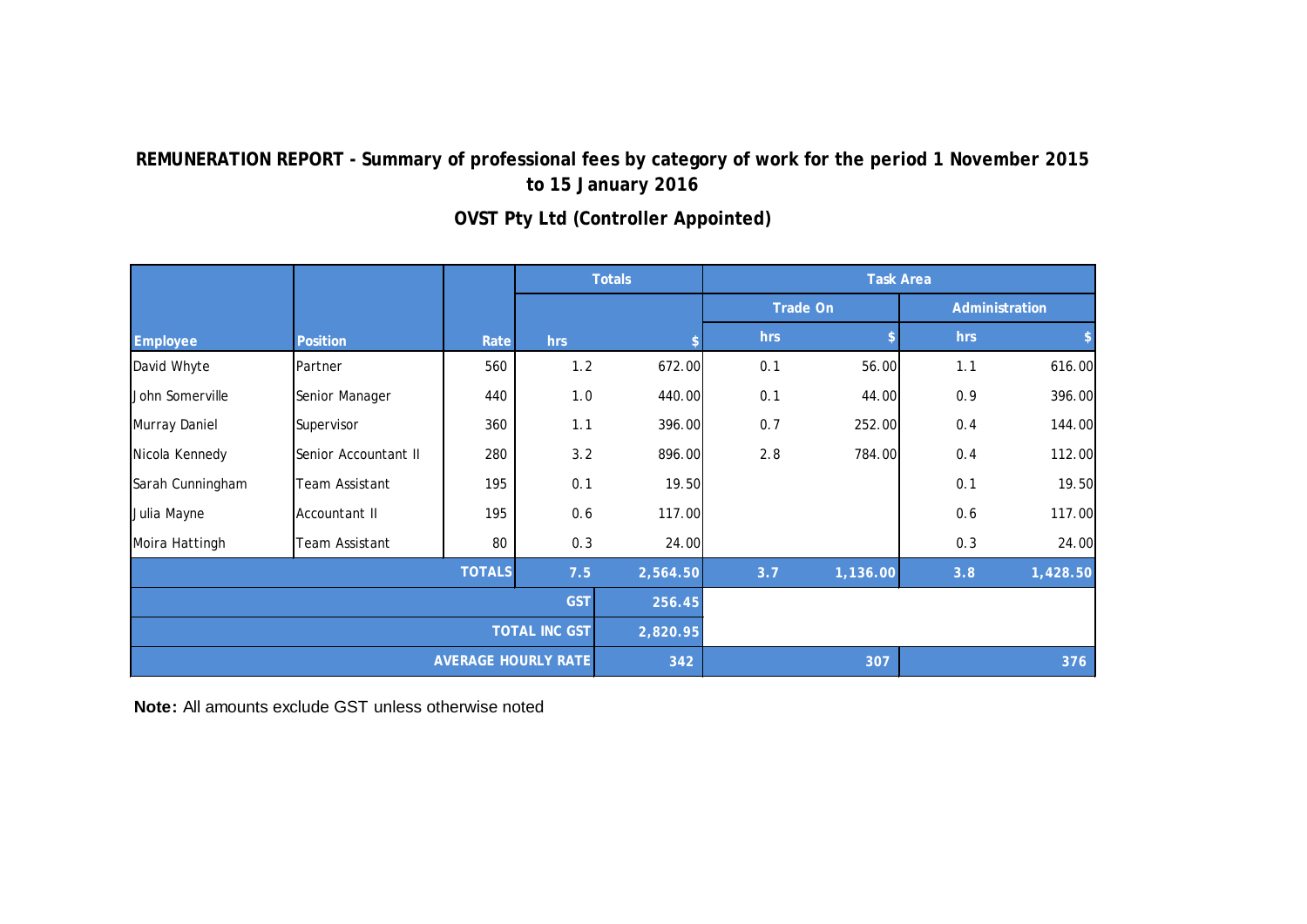# **Disbursements for the period 1 November 2015 to 15 January 2016**

# **OVST Pty Ltd (Controller Appointed)**

| <b>Expense Type</b>  | Amount<br>(\$ ex GST) |
|----------------------|-----------------------|
| Postage              | 0.56                  |
| <b>TOTAL</b>         | 0.56                  |
| <b>GST</b>           | 0.06                  |
| <b>TOTAL INC GST</b> | 0.62                  |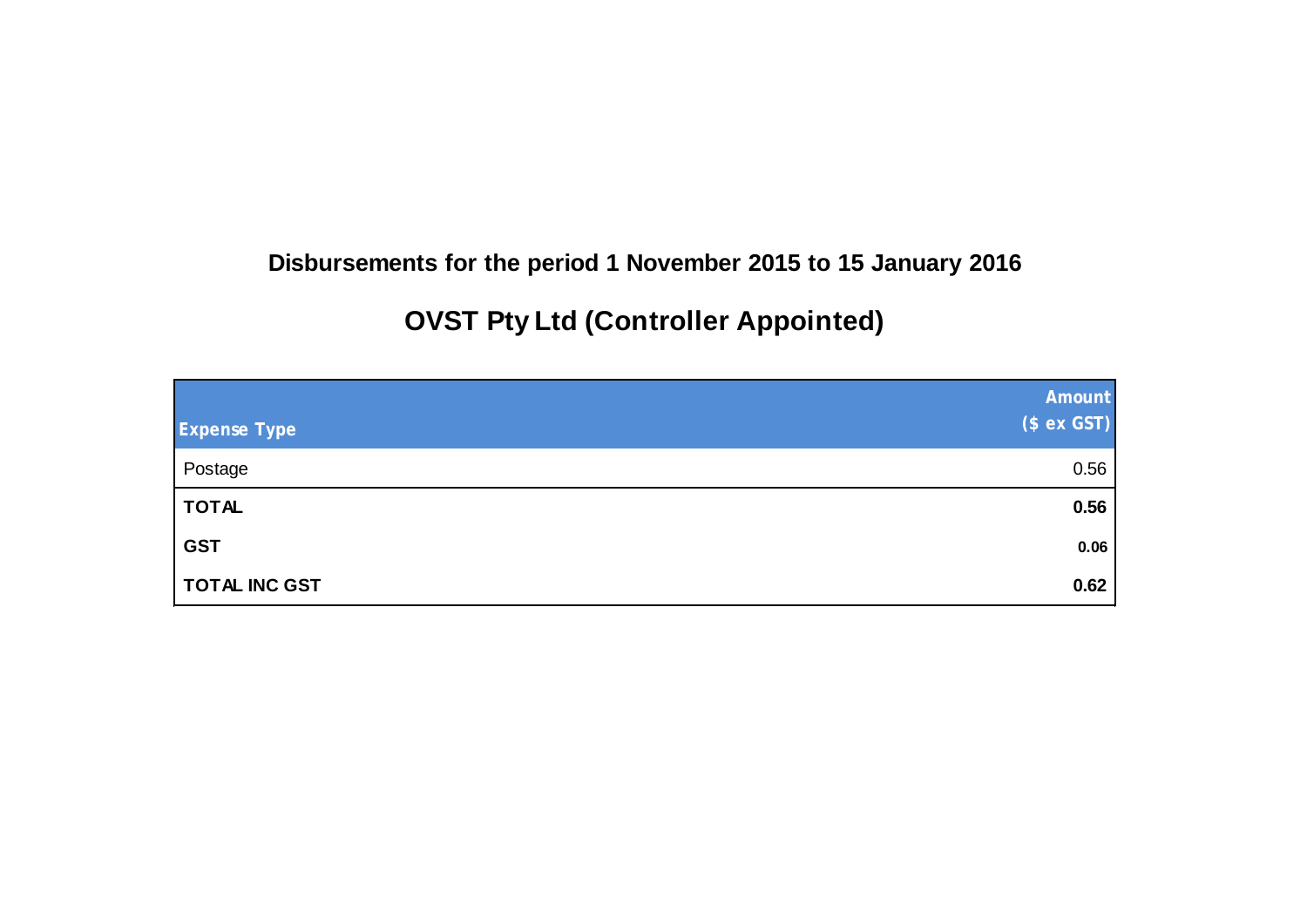|                  |                            |               | <b>Totals</b> |          |     |                 | <b>Task Area</b> |                |
|------------------|----------------------------|---------------|---------------|----------|-----|-----------------|------------------|----------------|
|                  |                            |               |               |          |     | <b>Trade On</b> |                  | Administration |
| <b>Employee</b>  | <b>Position</b>            | Rate          | hrs           |          | hrs | \$.             | hrs              | \$             |
| David Whyte      | Partner                    | 560           | 0.8           | 448.00   | 0.1 | 56.00           | 0.7              | 392.00         |
| John Somerville  | Senior Manager             | 440           | 1.6           | 704.00   | 0.6 | 264.00          | 1.0              | 440.00         |
| Murray Daniel    | Supervisor                 | 360           | 0.8           | 288.00   | 0.7 | 252.00          | 0.1              | 36.00          |
| Nicola Kennedy   | Senior Accountant II       | 280           | 8.6           | 2,408.00 | 7.9 | 2,212.00        | 0.7              | 196.00         |
| Damien Hicks     | Senior Accountant II       | 225           | 0.2           | 45.00    |     |                 | 0.2              | 45.00          |
| Damien Hicks     | Senior Accountant II       | 220           | 0.5           | 110.00   |     |                 | 0.5              | 110.00         |
| Sarah Cunningham | Team Assistant             | 195           | 0.1           | 19.50    |     |                 | 0.1              | 19.50          |
| Julia Mayne      | Accountant II              | 195           | 0.2           | 39.00    |     |                 | 0.2              | 39.00          |
| Moira Hattingh   | Team Assistant             | 80            | 0.3           | 24.00    |     |                 | 0.3              | 24.00          |
|                  |                            | <b>TOTALS</b> | 13.1          | 4,085.50 | 9.3 | 2,784.00        | 3.8              | 1,301.50       |
| <b>GST</b>       |                            |               | 408.55        |          |     |                 |                  |                |
|                  | <b>TOTAL INC GST</b>       |               |               | 4,494.05 |     |                 |                  |                |
|                  | <b>AVERAGE HOURLY RATE</b> |               |               |          |     | 299             |                  | 343            |

**Pinevale Villas Morayfield Pty Ltd (Controller Appointed)**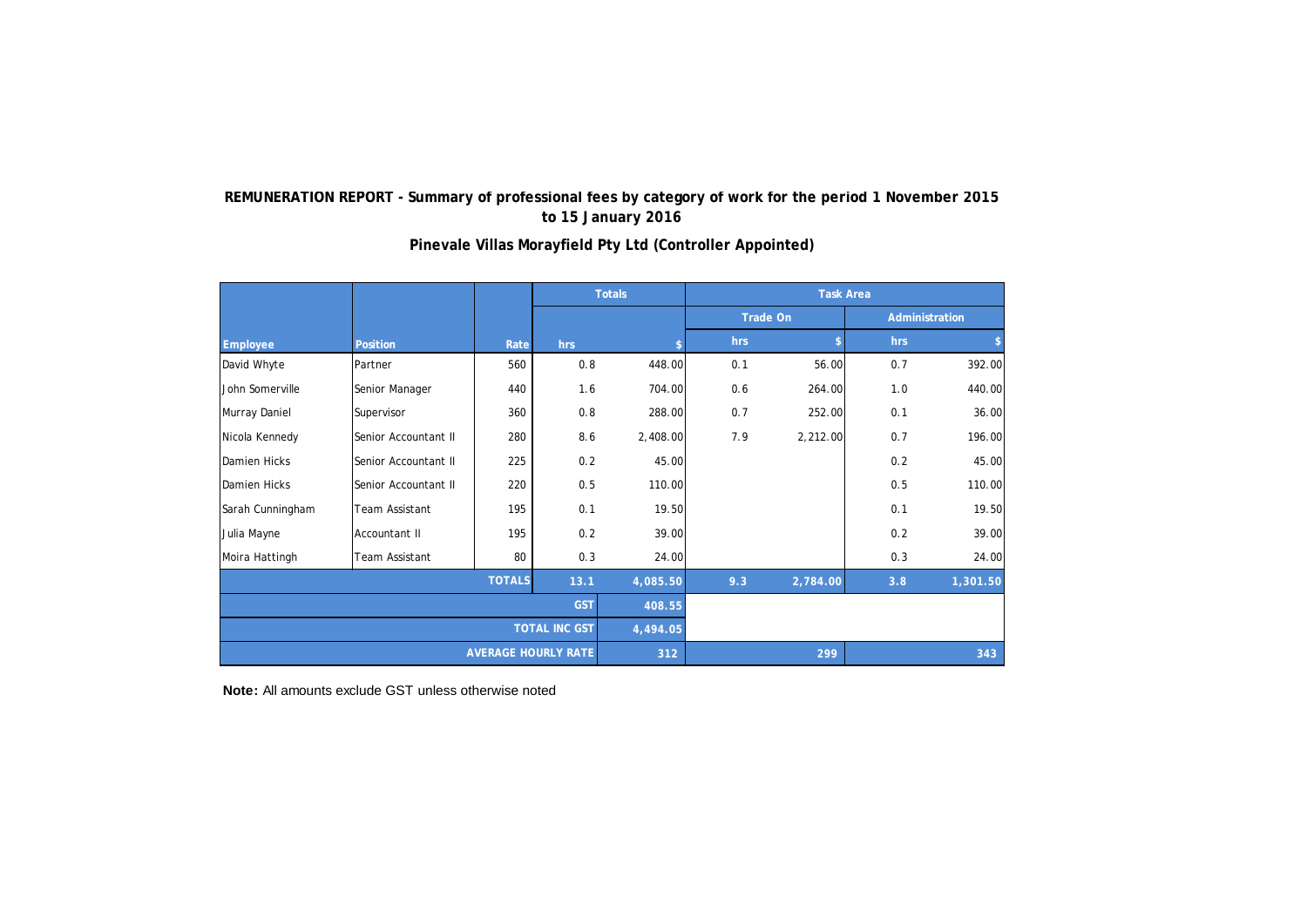# **Disbursements for the period 1 November 2015 to 15 January 2016**

# **Pinevale Villas Morayfield Pty Ltd (Controller Appointed)**

| <b>Expense Type</b>  | <b>Amount</b><br>(\$ ex GST) |
|----------------------|------------------------------|
| Postage              | 0.56                         |
| <b>TOTAL</b>         | 0.56                         |
| <b>GST</b>           | 0.06                         |
| <b>TOTAL INC GST</b> | 0.62                         |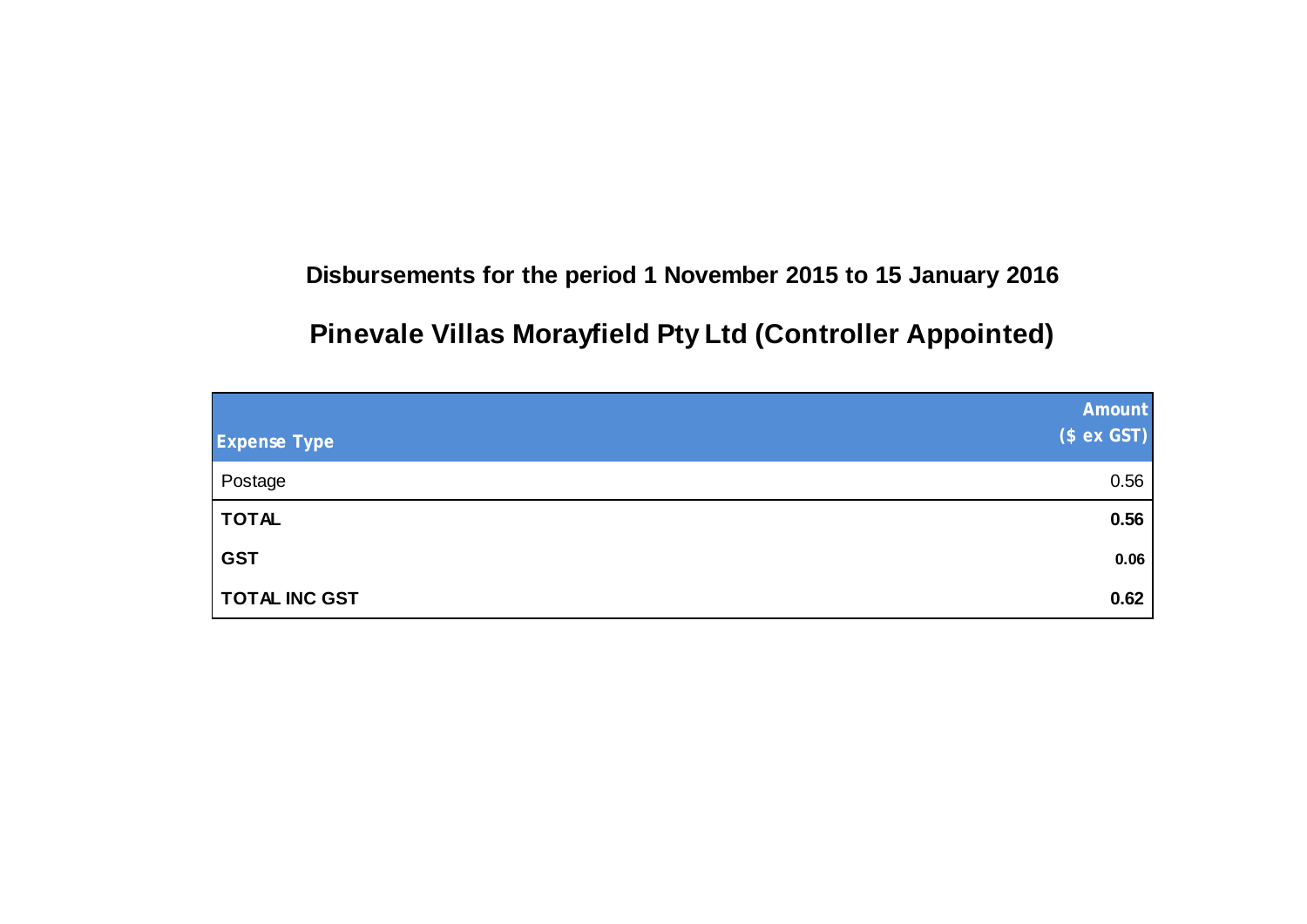|                            |                       |               |      | <b>Totals</b> | <b>Task Area</b> |          |                |          |
|----------------------------|-----------------------|---------------|------|---------------|------------------|----------|----------------|----------|
|                            |                       |               |      |               | <b>Trade On</b>  |          | Administration |          |
| <b>Employee</b>            | <b>Position</b>       | Rate          | hrs  |               | hrs              |          | hrs            |          |
| Leisa Rafter               | Partner               | 620           | 0.5  | 310.00        | 0.5              | 310.00   |                |          |
| David Whyte                | Partner               | 560           | 1.4  | 784.00        | 0.3              | 168.00   | 1.1            | 616.00   |
| John Somerville            | Senior Manager        | 440           | 3.0  | 1,320.00      | 2.5              | 1,100.00 | 0.5            | 220.00   |
| Murray Daniel              | Supervisor            | 360           | 1.0  | 360.00        | 0.7              | 252.00   | 0.3            | 108.00   |
| Ashleigh Simpson-Wade      | Supervisor            | 350           | 7.0  | 2,450.00      | 6.3              | 2,205.00 | 0.7            | 245.00   |
| Samuel Alexander           | Supervisor            | 350           | 6.5  | 2,275.00      | 6.5              | 2,275.00 |                |          |
| Nicola Kennedy             | Senior Accountant II  | 280           | 6.1  | 1,708.00      | 5.4              | 1,512.00 | 0.7            | 196.00   |
| Sarah Cunningham           | <b>Team Assistant</b> | 195           | 0.8  | 156.00        |                  |          | 0.8            | 156.00   |
| Julia Mayne                | Accountant II         | 195           | 4.9  | 955.50        | 4.3              | 838.50   | 0.6            | 117.00   |
| Joanna Lane                | Consultant II         | 170           | 3.4  | 578.00        | 3.4              | 578.00   |                |          |
| Sarah Matthews             | <b>Team Assistant</b> | 140           | 0.4  | 56.00         | 0.4              | 56.00    |                |          |
| Moira Hattingh             | <b>Team Assistant</b> | 80            | 0.7  | 56.00         |                  |          | 0.7            | 56.00    |
|                            |                       | <b>TOTALS</b> | 35.7 | 11,008.50     | 30.3             | 9,294.50 | 5.4            | 1,714.00 |
| <b>GST</b>                 |                       |               |      | 1,100.85      |                  |          |                |          |
| <b>TOTAL INC GST</b>       |                       |               |      | 12,109.35     |                  |          |                |          |
| <b>AVERAGE HOURLY RATE</b> |                       |               |      | 308           |                  | 307      |                | 317      |

### **Bridgewater Lake Estate Pty Ltd (Controller Appointed)**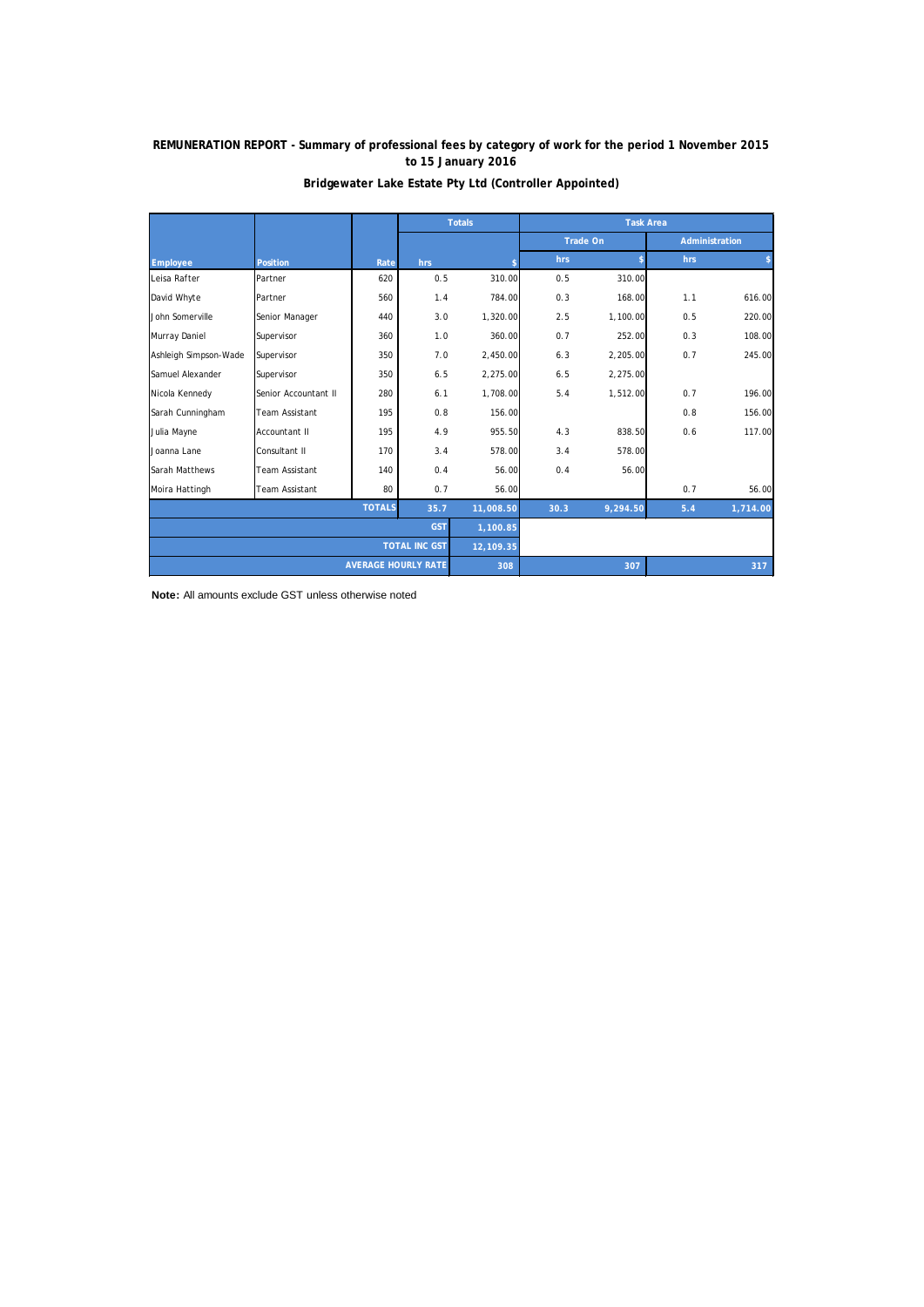|                            |                      |      |          | <b>Totals</b> | <b>Task Area</b> |       |          |          |                |        |  |
|----------------------------|----------------------|------|----------|---------------|------------------|-------|----------|----------|----------------|--------|--|
|                            |                      |      |          |               | <b>Assets</b>    |       | Trade On |          | Administration |        |  |
| Employee                   | Position             | Rate | hrs      |               | hrs              |       | hrs      |          | hrs            |        |  |
| David Whyte                | Partner              | 560  | 0.1      | 56.00         |                  |       | 0.1      | 56.00    |                |        |  |
| John Somerville            | Senior Manager       | 440  | 0.7      | 308.00        | 0.1              | 44.00 | 0.1      | 44.00    | 0.5            | 220.00 |  |
| Murray Daniel              | Supervisor           | 360  | 0.8      | 288.00        |                  |       | 0.7      | 252.00   | 0.1            | 36.00  |  |
| Nicola Kennedy             | Senior Accountant II | 280  | 4.1      | 1,148.00      |                  |       | 3.6      | 1,008.00 | 0.5            | 140.00 |  |
| Damien Hicks               | Senior Accountant II | 225  | 0.3      | 67.50         |                  |       |          |          | 0.3            | 67.50  |  |
| Sarah Cunningham           | Team Assistant       | 195  | 0.2      | 39.00         |                  |       |          |          | 0.2            | 39.00  |  |
| Julia Mayne                | Accountant II        | 195  | 1.5      | 292.50        | 0.1              | 19.50 | 0.6      | 117.00   | 0.8            | 156.00 |  |
| Moira Hattingh             | Team Assistant       | 80   | 0.6      | 48.00         |                  |       |          |          | 0.6            | 48.00  |  |
| <b>TOTALS</b><br>8.3       |                      |      | 2,247.00 | 0.2           | 63.50            | 5.1   | 1,477.00 | 3.0      | 706.50         |        |  |
| <b>GST</b>                 |                      |      | 224.70   |               |                  |       |          |          |                |        |  |
| <b>TOTAL INC GST</b>       |                      |      |          | 2,471.70      |                  |       |          |          |                |        |  |
| <b>AVERAGE HOURLY RATE</b> |                      |      |          | 271           |                  | 318   |          | 290      |                | 236    |  |

# **Redland Bay Leisure Life Pty Ltd (Controller Appointed) REMUNERATION REPORT - Summary of professional fees by category of work for the period 1 November 2015 to 15 January 2016**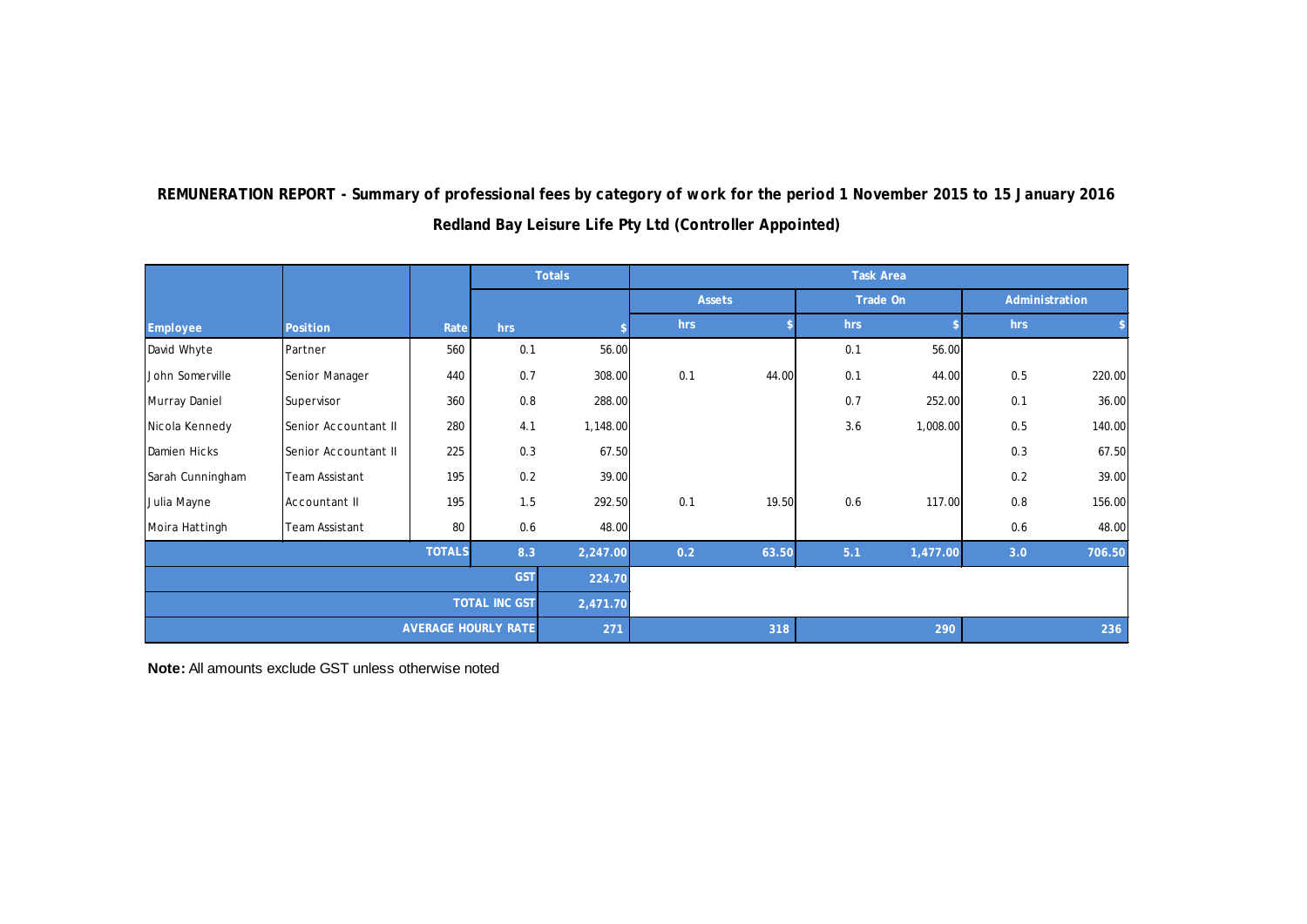#### **hrs**  $\qquad \qquad$  **\$** hrs  $\qquad \qquad$  **\$** David Whyte 560 | 0.8 448.00 | 0.8 448.00 Murray Daniel |Supervisor | 360 | 0.8 288.00| 0.7 252.00| 0.1 36.00  $\vert$  Nicola Kennedy Senior Accountant II  $\vert$  280  $\vert$  0.4 112.00 0.4 112.00 Julia Mayne Accountant II 195 0.1 19.50 0.1 19.50 Moira Hattingh 80 | 0.1 8.00 | 8.00 **E 2.2 875.50 1.1 364.00 1.1 511.50 87.55 963.05 1998 - مان المسافر التي يتم التي تحت التي يتم التي يتم التي يتم التي يتم التي يتم التي يتم التي يتم التي يتم ا AVERAGE HOURLY RATE Task Area Administration Employee Position Totals Trade On Rate hrs \$ TOTALS GST TOTAL INC GST**

# **Redland Bay Leisure Life Development Pty Ltd (Controller Appointed)**